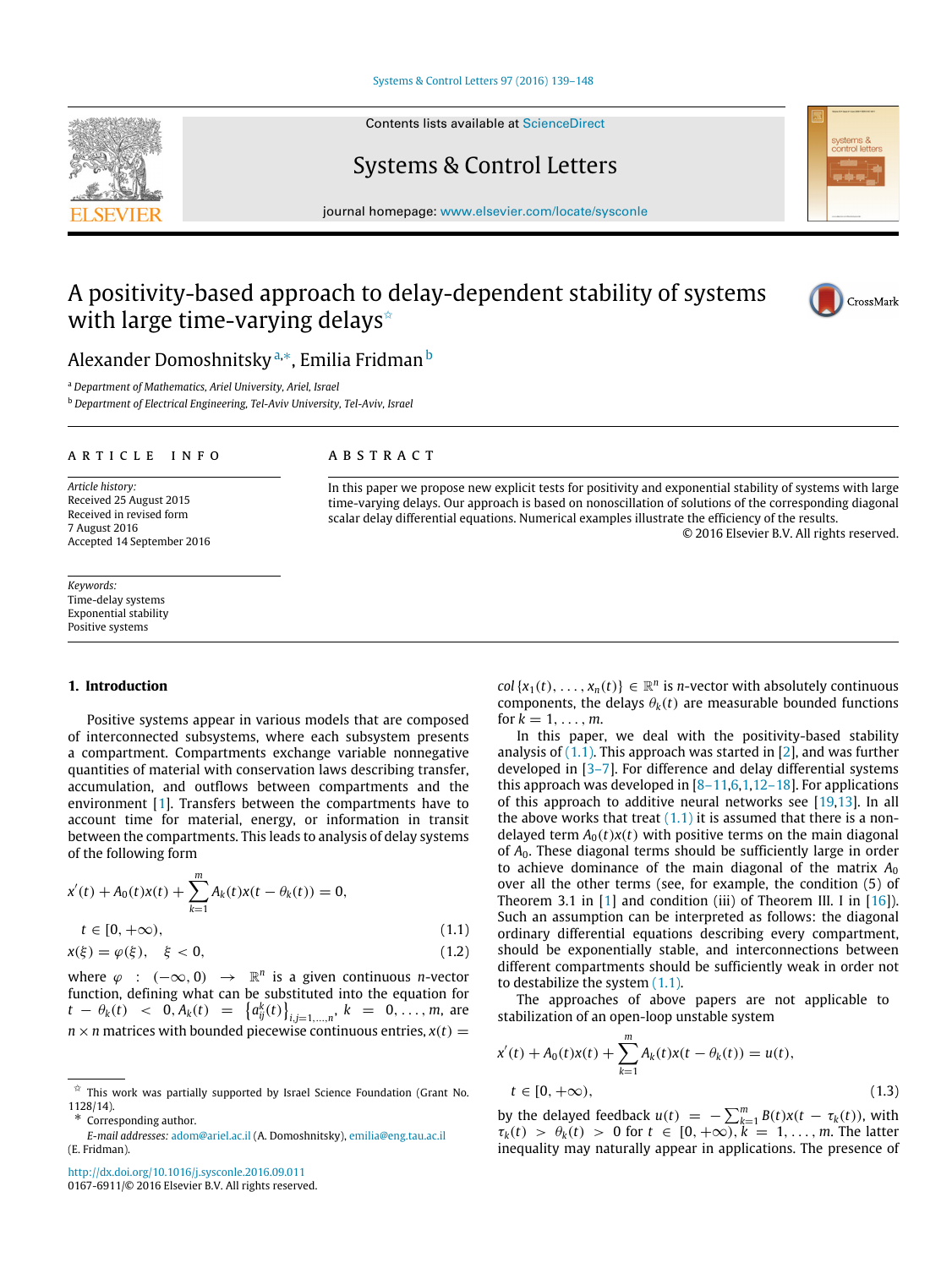time-delay in the control input may destabilize the closed-loop systems, as pointed out, for example, in [\[20,](#page-8-9)[21](#page-8-10)[,7\]](#page-8-11). One of the popular approaches used to cope with delays in the input is the predictor-based approach (see e.g. [\[22\]](#page-8-12)). Recent developments in this area were presented in [\[23\]](#page-8-13). Another way to cope with delays in the input is to reduce systems of the delay differential equations to systems of ''integral equations'' (see, for example, [\[24](#page-8-14)[,4\]](#page-8-15) and the references therein). This approach allows to deal with variable delays and coefficients leading to simple stability conditions in a form of inequalities. Based on this approach the positivitybased stability analysis-results were provided in [\[25–28\]](#page-8-16), where a smallness of delays on the main diagonal was assumed instead of their absence (see, for example, [Proposition 2.3\)](#page-2-0). Positivity-based stability of neutral systems with small delays on the main diagonal was considered in [\[25,](#page-8-16)[29](#page-9-0)[,17\]](#page-8-17) see also the recent paper [\[30\]](#page-9-1). Results on stability of systems with distributed delay can be found, for example, in [\[31,](#page-9-2)[18\]](#page-8-18), where "smallness of delays" on the main diagonal is also assumed.

In the present paper, for the first time, the stability conditions for systems with large time-varying delays are provided under assumption of the closeness of the delays instead of the delays' smallness. [Theorems 3.2](#page-2-1) and [3.3](#page-3-0) present sufficient conditions for the exponential stability in this case. [Theorem 3.4](#page-3-1) generalizes to systems with large delays the classical theorem about equivalence of the exponential stability, existence of positive solution to a system of linear algebraic inequalities and the fact that a matrix constructed from the coefficients is Hurwitz for system of ordinary differential equations with Metzler matrix (see [Definition 2.2](#page-1-0) and [Proposition 2.2\)](#page-2-2). The presented approach allows to stabilize unstable state-delay systems by feedback with large input delays. The corresponding result is proved under assumption about nonoscillation of the ''diagonal'' scalar delay equations in [Theorem 3.5.](#page-4-0) A principal possibility to achieve stabilization of system [\(3.22\)](#page-4-1) (see below) by the feedback control [\(3.23\),](#page-4-2) where the delays  $\tau_{ij}(t)$  are greater than the state delays  $\theta_{ij}(t)$  of [\(3.22\),](#page-4-1) is formulated in [Corollaries 3.1](#page-4-3) and [3.2.](#page-4-4) The stability results are formulated in terms of inequalities on the delays and on the coefficients.

The present paper is organized as follows. In Section [2,](#page-1-1) we discuss positivity-based methods in the stability analysis. In Section [3,](#page-2-3) we formulate our main results. In Section [4,](#page-5-0) the proofs of the main results are given.

**Notations**: Throughout the paper *e* denotes the Euler number.  $L_{\infty}$  is the space of essentially bounded measurable functions *y* :  $[0, +\infty)$  → R. For  $y \in L_{\infty}$  denote  $y^* = \text{esssup}_{t \geq 0} y(t), y_*$  =  $\text{essinf}_{t\geq 0} y(t)$  and for  $y^k \in L_{\infty}(k = 1, ..., m) - y^+(t) = 0$  $\max_{k=1,...,m} \{y^k(t)\}, y^-(t) = \min_{k=1,...,m} \{y^k(t)\}.$ 

#### <span id="page-1-1"></span>**2. Preliminaries on positivity and stability of time-delay systems**

Consider the non-homogeneous system

<span id="page-1-2"></span>
$$
x'(t) - \sum_{k=1}^{m} A_k(t)x(t - \theta_k(t)) = f(t), \quad t \in [0, +\infty), \tag{2.1}
$$

$$
x(\xi) = 0, \quad \xi < 0,\tag{2.2}
$$

where  $A_k(t) = \left\{a_{ij}^k(t)\right\}_{i,j=1,...,n}$  are  $n \times n$  matrices with entries  $a_{ij}^k \in$ *L*<sub>∞</sub>,  $\theta$ <sup>*k*</sup> ∈ *L*<sub>∞</sub> for *k* = 1, . . . , *m*, *f*(*t*) = *col* {*f*<sub>1</sub>(*t*), . . . , *f<sub>n</sub>*(*t*)}, *f<sub>i</sub>* ∈  $L_{\infty}$ , for  $i = 1, \ldots, n$ . The components  $x_i : [0, +\infty) \rightarrow \mathbb{R}$ of the vector  $x = col\{x_1, \ldots, x_n\}$ , are assumed to be absolutely  $\text{continuous}$  and their derivatives  $x'_i \in L_\infty$ . A vector-function *x* is a solution of [\(2.1\)](#page-1-2) if it satisfies system [\(2.1\)](#page-1-2) for almost all *t* ∈  $[0, +\infty)$ .

It was explained in [\[24\]](#page-8-14) that without loss of generality, the zero initial condition  $(2.2)$  can be considered instead of  $(1.2)$ . The homogeneous system

<span id="page-1-4"></span>
$$
x'(t) - \sum_{k=1}^{m} A_k(t)x(t - \theta_k(t)) = 0, \quad t \in [0, +\infty),
$$
 (2.3)

with initial function defined by [\(2.2\),](#page-1-3) has *n*-dimensional space of solutions [\[24\]](#page-8-14) and this fact is the basis of solutions' representations which will be used below.

Let us define the Cauchy matrix  $C(t, s) = \left\{ C_{ij}(t, s) \right\}_{i,j=1,\ldots,n}$  as follows [\[24\]](#page-8-14). For every fixed  $s \geq 0$ , as a function of the variable *t*, it satisfies the matrix equation

$$
C'_{t}(t,s) = \sum_{k=1}^{m} A_{k}(t)C(t - \theta_{k}(t), s), \quad t \in [s, +\infty),
$$
 (2.4)

where

and

$$
C(\xi, s) = 0, \quad \text{for } \xi < s,\tag{2.5}
$$

$$
C(s,s) = I. \tag{2.6}
$$

*I* is the unit matrix. The general solution of system  $(2.1)$ ,  $(2.2)$  can be represented in the form [\[24\]](#page-8-14)

<span id="page-1-7"></span>
$$
x(t) = \int_0^t C(t, s) f(s) ds + C(t, 0)x(0).
$$
 (2.7)

**Definition 2.1.** The Cauchy matrix  $C(t, s)$  is said to satisfy the exponential estimate if there exist positive numbers *N* and α such that

<span id="page-1-5"></span>
$$
\begin{aligned} \left|C_{ij}(t,s)\right| &\le N \exp\left\{-\alpha(t-s)\right\}, \quad i,j=1,\ldots,n, \\ 0 &\le s \le t < +\infty. \end{aligned} \tag{2.8}
$$

In this case we say that  $(2.3)$  is exponentially stable.

Our main results will be based on the following extension of the classical Bohl–Perron theorem:

<span id="page-1-8"></span>**Proposition 2.1** ([\[4\]](#page-8-15)). In the case of bounded delays  $\theta_k(t)$  and *coefficients in the matrices*  $A_k(t)$  ( $k = 1, \ldots, m$ ), the fact that *for every bounded right-hand side*  $f(t) = \text{col}\{f_1(t), \ldots, f_n(t)\}$ , *the solution*  $x(t) = \text{col}\{x_1(t), \ldots, x_n(t)\}$  *of system* [\(2.1\)](#page-1-2) *is bounded on the semiaxis*  $[0, +\infty)$  *is equivalent to the exponential estimate*  $(2.8)$  *of the Cauchy matrix C(t, s).* 

T. Wazewski [\[5\]](#page-8-19) proved that for system of ordinary differential equations  $x'(t) = A(t)x(t)$  the nonnegativity of all off-diagonal elements of *A*(*t*)

<span id="page-1-6"></span>
$$
a_{ij}(t) \ge 0 \text{ for } i \ne j, \ i, j = 1, \dots, n, \ t \in [0, +\infty), \tag{2.9}
$$

is necessary and sufficient for the nonnegativity of all entries of the Cauchy matrix  $C(t, s) = \left\{C_{ij}(t, s)\right\}_{i,j=1,\dots,n}$  of the system.

<span id="page-1-0"></span>**Definition 2.2.** The matrix *A* is Metzler if all its off-diagonal elements are nonnegative for  $t > 0$ , i.e.  $(2.9)$  is fulfilled.

<span id="page-1-3"></span>The fact that all matrices  $A_k(t)$  are Metzler together with the smallness of diagonal delays (see condition  $(2.12)$ ) implies  $C_{ii}(t, s) \ge 0$  for  $0 \le s \le t \le +\infty$ ,  $i, j = 1, ..., n$  [\[25,](#page-8-16)[26\]](#page-8-20). In [Theorems 3.1](#page-2-5) and [3.2](#page-2-1) of the present paper, we propose new assumptions on the diagonal delay differential equations (actually, nonoscillation of their solutions), which together with the condition that the matrices  $A_k(t)$  are Metzler, imply the nonnegativity of  $C(t, s)$ .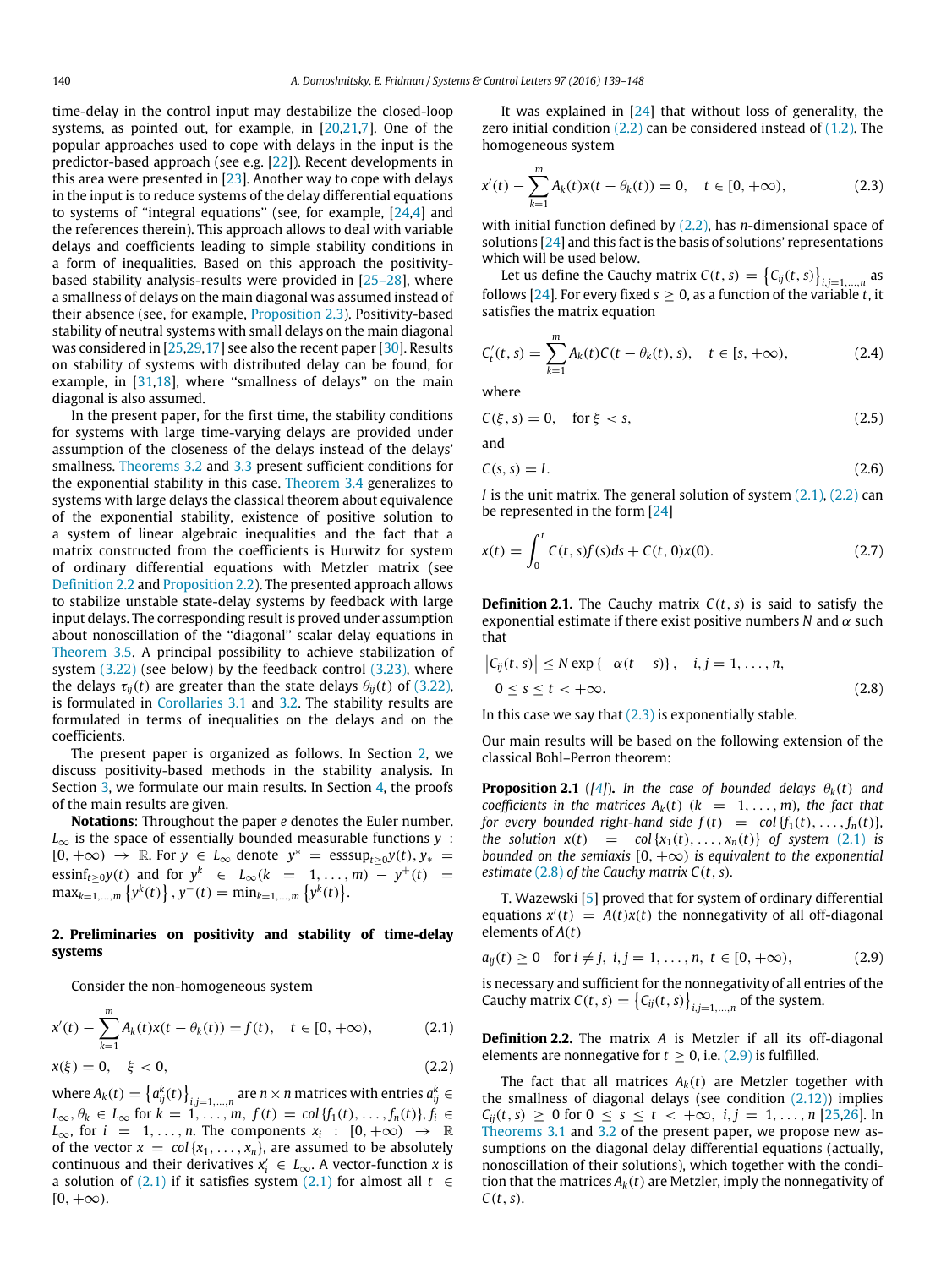Consider particular case of [\(2.3\)](#page-1-4)

$$
x'(t) - \sum_{k=1}^{m} A_k x(t - \theta_k(t)) = 0, \quad t \in [0, +\infty),
$$
  

$$
x(\xi) = 0, \xi < 0,
$$
 (2.10)

where all the matrices  $A_k(t)$  are constant, i.e.  $A_k(t) \equiv A_k$  for  $t \in$  $[0, +\infty)$ . In the case of  $\theta_k(t) \equiv 0$  for  $t \in [0, +\infty)$ , we have the autonomous system

$$
x'(t) - Ax(t) = 0, \quad t \in [0, +\infty),
$$
\n(2.11)

of ordinary differential equations (here  $A = \sum_{k=1}^{m} A_k$ ). System  $(2.11)$  is asymptotically stable (and also exponentially stable) if and only if the matrix *A* is Hurwitz.

<span id="page-2-2"></span>**Proposition 2.2** (*See, for example, [\[16,](#page-8-8)[32\]](#page-9-3)*)**.** *If matrix A is Metzler, the following* 4 *facts are equivalent:*

- (A) *A is Hurwitz,*
- (B) *there exists a constant-vector*  $z = col\{z_1, \ldots, z_n\}$  *with all positive components such that all components of the constant vector Az are negative,*
- (C) *the matrix* (−*A*) −1 *exists and all its entries are nonnegative,*
- (D) *the system of ordinary differential equations* [\(2.11\)](#page-2-6) *is exponentially stable.*

 $\sum_{k=1}^{m} A_k$  *can be unstable for sufficiently large delays, i.e. the It is well-known that* [\(2.10\)](#page-2-7) with a Hurwitz matrix  $A =$ *condition* (A) *does not imply that for all possible delays the following condition holds:*

(E) *the system* [\(2.10\)](#page-2-7) *is exponentially stable.*

**Remark 2.1.** Consider, for example, the scalar delay equation  $x'(t) = ax(t - \theta), t \in [0, +\infty)$ , where  $a < 0$ ,  $|a| \theta > \frac{\pi}{2}$ . It is clear that the matrix  $A = a$  is Metzler and Hurwitz, but this equation is unstable [\[20,](#page-8-9)[21\]](#page-8-10).

The first result about equivalence of the conditions (B) and (E) for delay systems in the case of Metzler matrices  $A_k$  for  $k =$  $1, \ldots, m$ , was obtained in [\[26\]](#page-8-20) under the additional assumption on smallness of the products of elements on the main diagonals in  $A_k$ , and delays. Taking into account [Proposition 2.2,](#page-2-2) the result of [\[26\]](#page-8-20) can be presented in the following form:

<span id="page-2-0"></span>**Proposition 2.3.** *Let matrices A<sup>k</sup> in system* [\(2.10\)](#page-2-7) *be Metzler and the following inequalities be fulfilled*

$$
\Theta \sum_{k=1}^{m} |a_{ii}^k| \leq \frac{1}{e}, \quad i = 1, \dots, n,
$$
\n(2.12)

*where*  $\Theta$  = max<sub>1≤*k*≤*m*</sub> esssup<sub>*t*>0</sub> $\theta$ <sub>*k</sub>*(*t*)*. Then for system* [\(2.10\)](#page-2-7) *the*</sub> *facts* (A)*,* (B)*,* (C) *and* (E) *are equivalent.*

In this paper we extend [Propositions 2.2](#page-2-2) and [2.3](#page-2-0) to systems with large delays.

#### <span id="page-2-3"></span>**3. Main results**

We study positivity and stability of the following system:

<span id="page-2-10"></span>
$$
x'_{i}(t) + \sum_{j=1}^{n} \sum_{k=1}^{m} a^{k}_{ij}(t)x_{j}(t - \theta^{k}_{ij}(t)) = 0, \quad t \in [0, +\infty),
$$
  
\n $i = 1, ..., n,$  (3.1)

 $x_i(\xi) = 0, \quad \xi < 0, \ i = 1, \dots, n,$  (3.2) where  $a_{ij}^k \in L_\infty$ ,  $\theta_{ij}^k \in L_\infty$  for  $k = 1, \ldots, m$ .

An important role in analysis of  $(3.1)$  is played by the system of *n* scalar diagonal equations [\(3.3\),](#page-2-9) [\(3.2\),](#page-2-10) where

<span id="page-2-9"></span>
$$
x'_{i}(t) + \sum_{k=1}^{m} a^{k}_{ii}(t)x_{i}(t - \theta^{k}_{ii}(t)) = 0, \quad t \in [0, +\infty),
$$
  

$$
i = 1, ..., n.
$$
 (3.3)

#### *3.1. Positivity of the system*

<span id="page-2-7"></span>**Definition 3.1.** The system [\(3.1\)](#page-2-8) is called positive if all the entries of its Cauchy matrix  $C(t, s) = \left\{ C_{ij}(t, s) \right\}_{i,j=1,\ldots,n}$  are nonnegative in the triangle  $0 \leq s \leq t < \infty$ .

<span id="page-2-6"></span>In all the existing results, the positivity was obtained under the assumption of smallness of the diagonal delays  $\theta_{ii}^k(t)$  (see, for example, the inequality  $(2.12)$  and its generalizations on systems with variable delay and coefficients [\[25\]](#page-8-16) and on equations with distributed delay [\[31\]](#page-9-2)). In the following assertion, we obtain the nonnegativity of the Cauchy matrix in the case of ''large'' diagonal delays  $\theta_{ii}^k(t)$ , assuming a corresponding "compensation" of positive and negative coefficients  $a_{ii}^k$ ,  $k = 1, \ldots, m$ .

<span id="page-2-5"></span>Denote  $\Delta_i$  = esssup<sub>t≥0</sub>{ $\theta_{ii}^{+}(t) - \theta_{ii}^{-}(t)$ }.

**Theorem 3.1.** *Let the following conditions be fulfilled:*

- $(1)$  for every  $i = 1, ..., n$ , at least one of the condi*tions* 1(a) *or* 1(b) *be fulfilled:*
- 1(a) *there exists*  $m_i$  *such that*  $a_{ii}^k(t) \ge 0$ ,  $a_{ii}^j(t) \le 0$ ,  $\theta_{ii}^k(t) \ge \theta_{ii}^j(t)$ *for*  $k = 1, ..., m_i, j = m_i + 1, ..., m_i$   $\sum_{k=1}^{m_i} a_{ii}^k(t) \ge$  $\frac{1}{e} \sum_{j=m_i+1}^{m} |a_{ii}^j(t)|$  for  $t \in [0, +\infty)$ , and  $\int_0^t$  $t - \theta_{ii}^+(t)$  $\int \frac{m_i}{\sum}$ *k*=1  $a_{ii}^k(s) - \frac{1}{s}$ *e m <sup>j</sup>*=*mi*+<sup>1</sup>  $a_{ii}^j(s)$  $\mathbf{I}$  $ds \leq \frac{1}{2}$ *e* ,  $t \in (0, +\infty).$  (3.4)
- 1(b) *there exists*  $m_i$  *such that*  $a_{ii}^k(t) \ge 0$   $a_{ii}^j(t) \le 0$ ,  $\theta_{ii}^k(t) \le \theta_{ii}^j(t)$ *for*  $k = 1, ..., m_i, j = m_i + 1, ..., m, \sum_{k=1}^{m_i} a_{ii}^k(t) \ge$  $\sum_{j=m_i+1}^{m} |a_{ii}^j(t)|$  for  $t \in [0, +\infty)$ ,  $\int_0^t$  $t - \theta_{ii}^+(t)$  $\left(\frac{m_i}{\sum}\right)$ *k*=1  $a_{ii}^k(s) - \sum_{i=1}^m$ *<sup>j</sup>*=*mi*+<sup>1</sup>  $a_{ii}^j(s)$  $\mathbf{I}$  $ds \leq \frac{1}{2}$ *e* ,  $t \in [0, +\infty)$ , (3.5)

*and*

$$
\int_{s}^{s+\Delta_{i}}\sum_{k=1}^{m_{i}}a_{ii}^{k}(\xi)d\xi \leq \frac{1}{e} \quad \forall s \geq 0.
$$
 (3.6)

<span id="page-2-4"></span> $(2)$   $a_{ij}^k(t) \le 0$  *for*  $i \ne j$ ,  $i, j = 1, ..., n$ ,  $k = 1, ..., m$ . *Then system* [\(3.1\)](#page-2-8) *is positive.*

**Remark 3.1.** Results about the nonnegativity of the Cauchy matrices obtained in [\[25,](#page-8-16)[26\]](#page-8-20) (see e.g. [Proposition 2.3\)](#page-2-0) follow from [Theorem 3.1](#page-2-5) in the case of  $a_{ii}^j(t) = 0$  for *j* =  $m_i + 1, ..., m, t$  ∈  $[0, +\infty)$ .

#### *3.2. Positivity-based stability conditions*

<span id="page-2-8"></span><span id="page-2-1"></span>**Theorem 3.2.** *Assume the following conditions* (1) *and* (2) *are true:*

- (1) *The condition* (1) *of [Theorem](#page-2-5)* 3.1 *is fulfilled.*
- (2) *There exist positive numbers*  $z_1, \ldots, z_n$  *such that*

$$
\sum_{k=1}^{m} a_{ii}^{k}(t)z_{i} - \sum_{j=1, j \neq i}^{n} \sum_{k=1}^{m} |a_{ij}^{k}(t)| z_{j} \ge 1, \quad t \in [0, +\infty),
$$
  
\n $i = 1, ..., n.$  (3.7)

*Then*

(a) *system* [\(3.1\)](#page-2-8) *is exponentially stable;*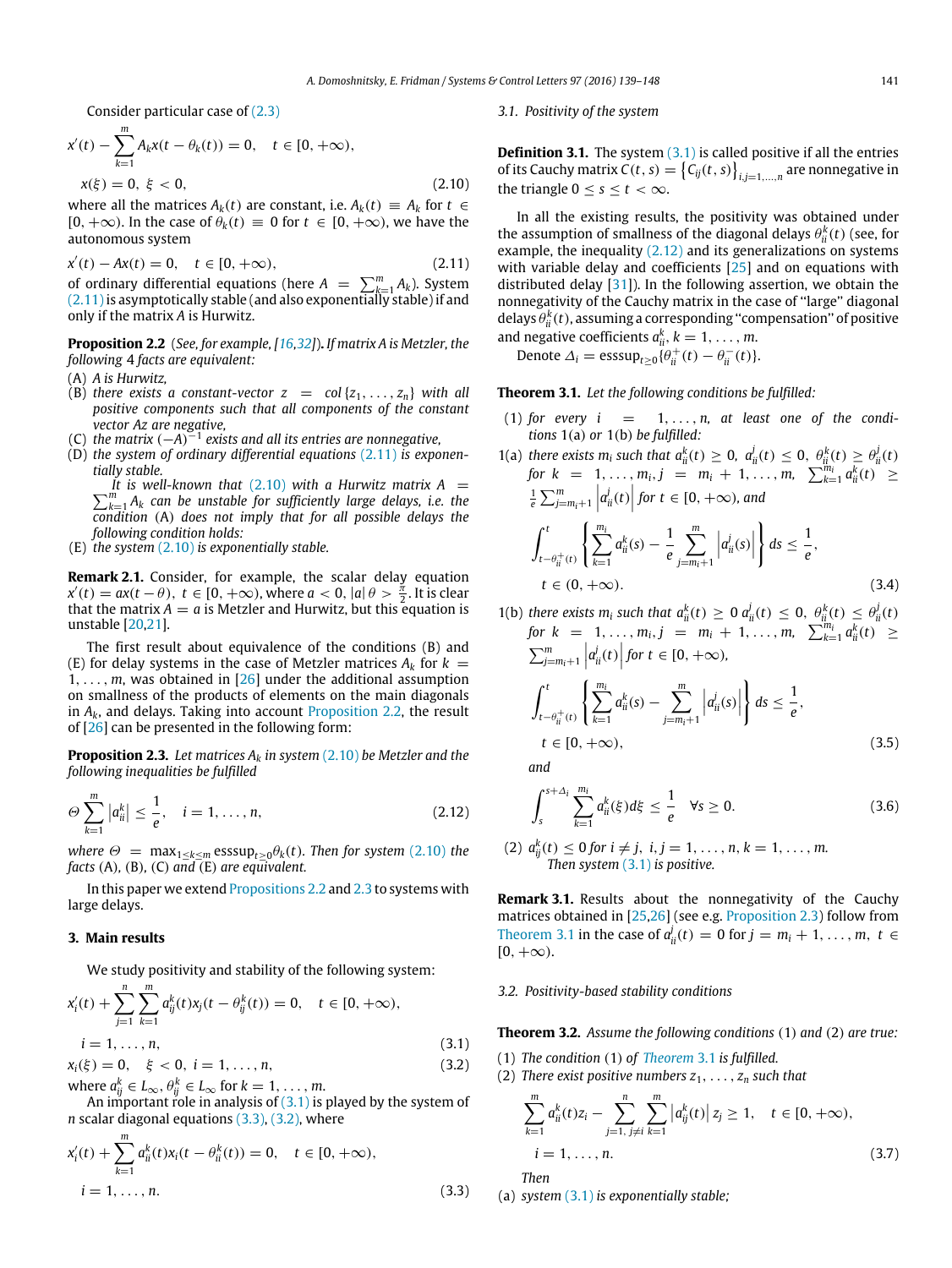(b) *the integral estimates*

$$
\sup_{t \in [0,\infty)} \int_0^t \sum_{j=1}^n |C_{ij}(t,s)| \, ds \le z_i, \quad i = 1, \dots, n,
$$
\n(3.8)

*are true;*

(c) *if*  $\theta_{ii}^k(t) \leq \theta_{ij}^r(t)$  for  $k, r = 1, \ldots, m, i \neq j, i, j = 1, \ldots, n$  and

$$
\sum_{k=1}^{m} a_{ii}^{k}(t) - \sum_{j=1, j \neq i}^{n} \sum_{k=1}^{m} |a_{ij}^{k}(t)| \ge 1, \quad t \in [0, +\infty),
$$
  

$$
i = 1, ..., n,
$$
 (3.9)

*the estimates*

$$
\left|C_{ij}(t,s)\right| \leq \begin{cases} 1, & t < s + \Theta \\ \exp\left\{-\beta(t-s)\right\}, & t \geq s + \Theta \end{cases},
$$
\n
$$
i, j = 1, \ldots, n,\tag{3.10}
$$

 $where \ \beta = \min_{1 \leq i \leq n} \text{essinf}_{t \geq 0} \left\{ \sum_{k=1}^{m} a_{ii}^{k}(t) - \sum_{j=1, j \neq i}^{n} \left| a_{ij}^{k}(t) \right| \right\}$ ļ  $and \ \Theta = \max_{1 \leq i \leq n} \text{esssup}_{t \geq 0} \theta_{ii}^k(t)$ *, are true.* 

<span id="page-3-8"></span>**Remark 3.2.** Existence of positive numbers  $z_1, \ldots, z_n$  and  $\varepsilon$  such that

$$
\sum_{k=1}^{m} a_{ii}^{k}(t)z_{i} - \sum_{j=1, j \neq i}^{n} \sum_{k=1}^{m} |a_{ij}^{k}(t)| z_{j} \geq \varepsilon, \quad t \in [0, +\infty),
$$
  
 $i = 1, ..., n,$ 

is equivalent to condition (2) of [Theorem 3.2.](#page-2-1)

**Remark 3.3.** Let us construct the matrix

$$
A = \begin{pmatrix} -\left\{ \sum_{k=1}^{m} a_{11}^{k}(t) \right\}_{*} & \sum_{k=1}^{m} \left| a_{12}^{k}(t) \right|^{*} & \cdots & \sum_{k=1}^{m} \left| a_{1n}^{k}(t) \right|^{*} \\ \sum_{k=1}^{m} \left| a_{21}^{k}(t) \right|^{*} & -\left\{ \sum_{k=1}^{m} a_{22}^{k}(t) \right\}_{*} & \cdots & \sum_{k=1}^{m} \left| a_{2n}^{k}(t) \right|^{*} \\ \cdots & \cdots & \cdots & \cdots \\ \sum_{k=1}^{m} \left| a_{n1}^{k}(t) \right|^{*} & \sum_{k=1}^{m} \left| a_{n2}^{k}(t) \right|^{*} & \cdots & -\left\{ \sum_{k=1}^{m} a_{nn}^{k}(t) \right\}_{*} \end{pmatrix},
$$
(3.11)

which is constant and Metzler. The conditions (A) and (B) are equivalent for the matrix *A* according to [Proposition 2.2.](#page-2-2) Thus, for system [\(3.1\)](#page-2-8) with constant coefficients and  $a_{ij}^k \leq 0$  for  $i \neq j$ ,  $i,j =$  $1, \ldots, n, k = 1, \ldots, m$ , the condition (2) of [Theorem 3.2](#page-2-1) is true if and only if the matrix [\(3.11\)](#page-3-2) is Hurwitz.

**Remark 3.4.** Estimates [\(3.8\),](#page-3-3) [\(3.10\)](#page-3-4) play an important role in the analysis of systems with uncertain coefficients/delays from given intervals [\[24,](#page-8-14)[4](#page-8-15)[,29\]](#page-9-0).

#### <span id="page-3-0"></span>**Theorem 3.3.** *Assume that the following conditions are true:*

- (1) *the conditions* (1) *and* (2) *of [Theorem](#page-2-5)* 3.1 *are fulfilled;*
- (2) *there exist positive numbers*  $Z_1, \ldots, Z_n$  *and nonnegative*  $\varepsilon_1, \ldots,$  $\varepsilon_n$  such that at least one  $\varepsilon_{i_1}$  is positive,  $\max_{1\leq i\leq n, i\neq i_1} \text{esssup}_{t\geq 0}$  $\sum_{k=1}^{m} a_{ii_1}^k(t) < 0$ , and

$$
\sum_{j=1}^{n} \sum_{k=1}^{m} a_{ij}^{k}(t) Z_{j} \ge \varepsilon_{i}, \quad t \in [0, +\infty),
$$
  

$$
i = 1, ..., n.
$$
 (3.12)

*Then system* [\(3.1\)](#page-2-8) *is exponentially stable.*

#### *3.3. Generalization of [Proposition 2.2](#page-2-2) on delay systems*

<span id="page-3-3"></span><span id="page-3-1"></span>**Theorem 3.4.** *Assume that condition* (1) *of [Theorem](#page-2-5)* 3.1 *is ful*filled, all the coefficients  $a_{ij}^k$  in system  $(3.1)$  are constants, and off*diagonal coefficients are nonpositive, i.e.*  $a_{ij}^k \leq 0$  for  $i \neq j$ ,  $i, j = j$  $1, \ldots, n, k = 1, \ldots, m$ . Then system  $(3.1)^n$  $(3.1)^n$  is exponentially stable if *and only if the matrix*

<span id="page-3-5"></span>
$$
A = \begin{pmatrix} -\left\{ \sum_{k=1}^{m} a_{11}^{k} \right\} & \sum_{k=1}^{m} |a_{12}^{k}| & \cdots & \sum_{k=1}^{m} |a_{1n}^{k}| \\ \sum_{k=1}^{m} |a_{21}^{k}| & -\left\{ \sum_{k=1}^{m} a_{22}^{k} \right\} & \cdots & \sum_{k=1}^{m} |a_{2n}^{k}| \\ \vdots & \vdots & \ddots & \vdots \\ \sum_{k=1}^{m} |a_{n1}^{k}| & \sum_{k=1}^{m} |a_{n2}^{k}| & \cdots & -\left\{ \sum_{k=1}^{m} a_{nn}^{k} \right\} \end{pmatrix}, (3.13)
$$

<span id="page-3-4"></span>*is Hurwitz.*

**Remark 3.5.** Under the conditions of [Theorem 3.4,](#page-3-1) the constant matrix of coefficients *A* in [\(3.1\)](#page-2-8) is Metzler and system [\(3.1\)](#page-2-8) is positive according to [Theorem 3.1.](#page-2-5) [Theorem 3.4,](#page-3-1) giving the equivalence of assertions  $(A)$  and  $(E)$  (see [Proposition 2.2,](#page-2-2) where the matrix  $A$  is given by  $(3.13)$ , actually implies the equivalence of the assertions  $(A)$ ,  $(B)$ ,  $(C)$  and  $(E)$  for delay system  $(3.1)$ .

**Remark 3.6.** If all conditions of [Theorem 3.4](#page-3-1) are satisfied and the matrix *A* defined by [\(3.13\)](#page-3-5) is Hurwitz, the following equalities hold:

<span id="page-3-6"></span>
$$
\lim_{t \to \infty} \int_0^t \sum_{j=1}^n |C_{ij}(t, s)| ds = z_i, \quad i = 1, ..., n,
$$
\n(3.14)

<span id="page-3-2"></span>where  $z = col\{z_1, \ldots, z_n\}$  is the solution of the algebraic system  $\sum_{j=1}^{n} \sum_{k=1}^{m} a_{ij}^{k} z_j$  = 1, *i* = 1, ..., *n*. Thus, solving the latter algebraic system, we arrive at the best possible result [\(3.14\),](#page-3-6) i.e. estimates [\(3.8\)](#page-3-3) on the Cauchy matrix in [Theorem 3.2](#page-2-1) cannot be improved.

#### *3.4. Stabilization of systems with state-delays by the delayed feedback*

Consider the system

$$
x'_{i}(t) - \sum_{j=1}^{n} \sum_{k=1}^{m} a^{k}_{ij}(t)x_{j}(t - \theta^{k}_{ij}(t)) = u(t),
$$

where  $u(t) = -\sum_{j=1}^{n} \sum_{k=1}^{m} b_{ij}^{k}(t) x_{j}(t - \tau_{ij}^{k}(t))$ . The closed-loop system is given by

$$
x'_{i}(t) - \sum_{j=1}^{n} \sum_{k=1}^{m} a^{k}_{ij}(t)x_{j}(t - \theta^{k}_{ij}(t))
$$
  
+ 
$$
\sum_{j=1}^{n} \sum_{k=1}^{m} b^{k}_{ij}(t)x_{j}(t - \tau^{k}_{ij}(t)) = 0,
$$
  

$$
t \in [0, +\infty), \quad i = 1, ..., n,
$$
 (3.15)

<span id="page-3-7"></span>
$$
x_i(\xi) = 0, \quad \xi < 0, \ i = 1, \dots, n,\tag{3.16}
$$

where the coefficients  $a_{ij}^k$ ,  $b_{ij}^k$  and the delays  $\tau_{ij}^k$  are measurable essentially bounded functions.

**Remark 3.7.** Application of [Theorem 3.2](#page-2-1) to the stability analysis of [\(3.15\)](#page-3-7) may lead to hard limitations. Indeed, condition (2) of [Theorem 3.2](#page-2-1) implies that  $\sum_{k=1}^{m} a_{ii}^{k}(t)$  have to be sufficiently large for  $i = 1, \ldots, n$ , but from conditions  $1(a)$  and  $1(b)$  it follows that they have to be small enough. In the following assertion we avoid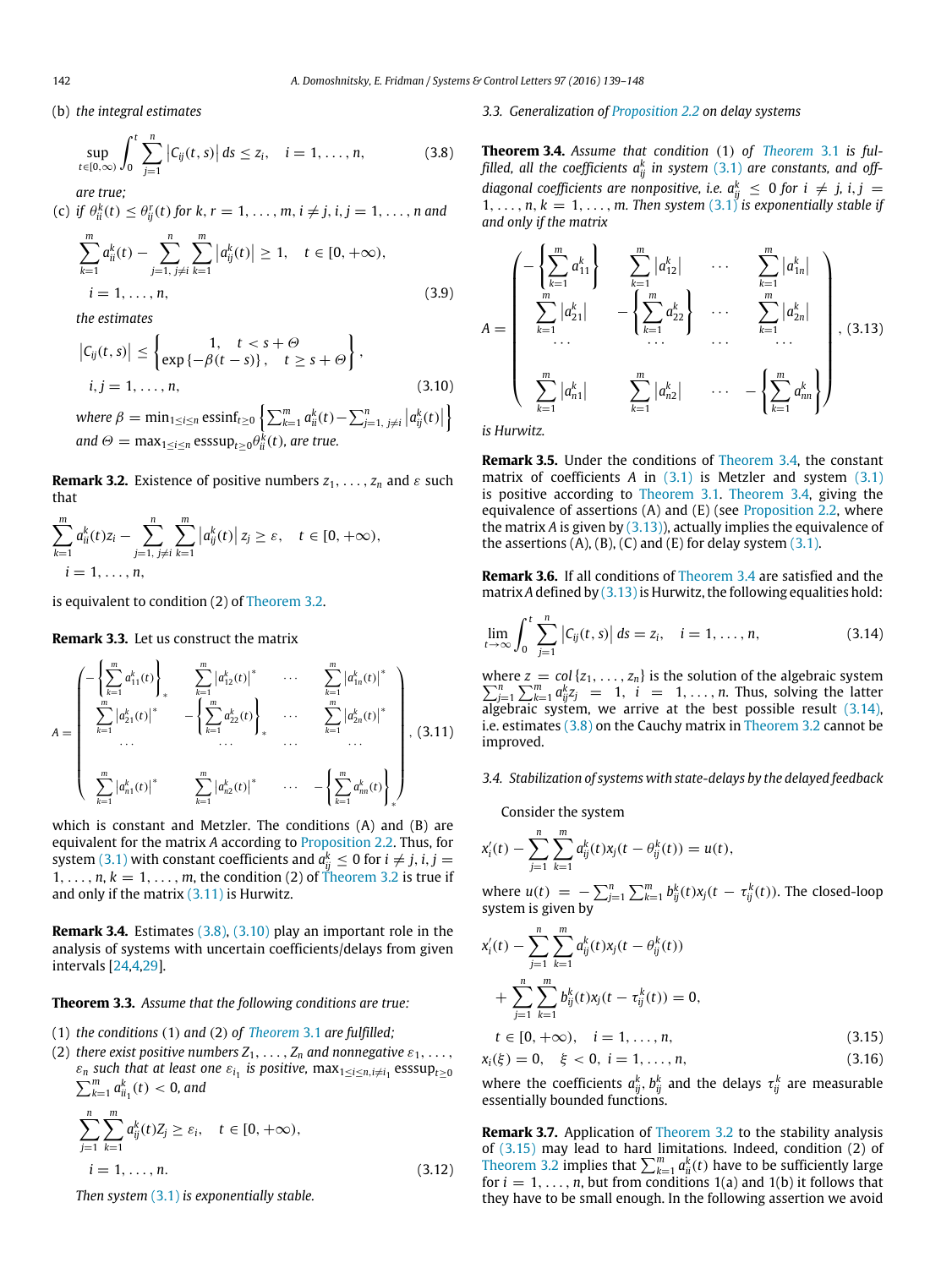this limitation, assuming the smallness of the differences  $\tau_{ij}^k(t)$   $\theta^k_{ij}(t)$  of input and state delays, the corresponding "compensation" of the coefficients  $a_{ij}^k(t)$  by  $b_{ij}^k(t)$  described by inequalities [\(3.17\)](#page-4-5) and [\(3.18\),](#page-4-6) and condition [\(3.20\).](#page-4-7)

<span id="page-4-0"></span>Denote  $\Delta_i = \text{esssup}_{t \geq 0} {\{\tau_{ii}^+(t) - \theta_{ii}^-(t)\}}.$ 

**Theorem 3.5.** *Assume that the following conditions* (1) *and* (2) *are satisfied.*

- (1) For every  $i = 1, \ldots, n$ , at least one of the conditions  $1(a)$ *or* 1(b) *holds:*
- 1(a)  $a_{ii}^k(t) \ge 0$  and  $b_{ii}^k \ge 0$  ( $k = 1, ..., m$ ) and  $\tau_{ii}^r(t) \ge \theta_{ii}^k(t)$ *for*  $k, r = 1, ..., m$ ,  $\sum_{k=1}^{m} b_{ii}^{k}(t) \geq \frac{1}{e} \sum_{k=1}^{m} a_{ii}^{k}(t)$  *for*  $t \in$  $[0, +\infty)$ *, and*

$$
\int_{t-\tau_{ii}^{+}(t)}^{t} \left\{ \sum_{k=1}^{m} b_{ii}^{k}(s) - \frac{1}{e} \sum_{k=1}^{m} a_{ii}^{k}(s) \right\} ds \leq \frac{1}{e},
$$
\n
$$
t \in (0, +\infty),
$$
\n
$$
\text{where } k \geq 0, \quad k \geq 0, \quad \text{for } k \geq 0.
$$
\n
$$
(3.17)
$$

*where*  $b_{ii}^{k}(\xi) = a_{ii}^{k}(\xi) = 0$  for  $\xi < 0$ .

1(b)  $a_{ii}^k(t) \le 0$  and  $b_{ii}^k(t) \le 0$  ( $k = 1, ..., m$ ) and  $\tau_{ii}^r(t) \ge \theta_{ii}^k(t)$  for  $k, r = 1, \ldots, m, \sum_{k=1}^{m} (b_{ii}^k(t) - a_{ii}^k(t)) \ge 0$  for  $t \in [0, +\infty)$ *,* 

$$
\int_{t-\tau_{ii}^{+}(t)}^{t} \left\{ \sum_{k=1}^{m} (b_{ii}^{k}(s) - a_{ii}^{k}(s)) \right\} ds \le \frac{1}{e},
$$
\n
$$
t \in [0, +\infty),
$$
\n
$$
\text{where } b_{i}^{k}(s) = a_{ii}^{k}(s), \quad 0 \text{ for } t \in [0, +\infty). \tag{3.18}
$$

 $where b^k_{ii}(\xi) = a^k_{ii}(\xi) = 0$  for  $\xi < 0$ , and

$$
\int_{s}^{s+\Delta_{i}}\sum_{k=1}^{m_{i}}\left|a_{ii}^{k}(\xi)\right|d\xi\leq\frac{1}{e} \quad \forall s\geq 0. \tag{3.19}
$$

(2) *There exists a positive* ε *such that*

$$
\sum_{k=1}^{m} b_{ii}^{k}(t) - \sum_{k=1}^{m} a_{ii}^{k}(t) \ge \varepsilon, \quad t \in [0, +\infty),
$$
  
\n $i = 1, ..., n$  (3.20)

*and*

$$
\max_{1 \le i \le n} \sum_{j=1, j \ne i}^{n} \left\{ \sum_{k=1}^{m} |a_{ij}^{k}|^{*} \left[ 1 + \frac{1}{\varepsilon} \left[ \sum_{k=1}^{m} \left( |a_{ij}^{k}|^{*} + |b_{ij}^{k}|^{*} \right) \right] \right] \right\} \times (\tau_{ij}^{k}(t) - \theta_{ij}^{k}(t))^{*} + \frac{1}{\varepsilon} \sum_{k=1}^{m} |a_{ij}^{k}(t) - b_{ij}^{k}(t)|^{*} \right\} < 1. (3.21)
$$

*Then system* [\(3.15\)](#page-3-7) *is exponentially stable.*

One of the goals of this paper is to ensure stabilization of statedelay system

$$
x'_{i}(t) + \sum_{j=1}^{n} a_{ij}(t)x_{j}(t - \theta_{ij}(t)) = u_{i}(t), \quad t \in [0, +\infty),
$$
  
\n
$$
i = 1, ..., n,
$$
\n(3.22)

where  $a_{ij}: [0, +\infty) \to (-\infty, +\infty)$ ,  $a_{ii}: [0, +\infty) \to [\varepsilon, +\infty)$ , where  $\varepsilon > 0$ ,  $\theta_{ii} : [0, +\infty) \to [0, +\infty)$ , by the delayed feedback control

$$
u_i(t) = -\sum_{j=1}^n b_{ij}(t)x_j(t - \tau_{ij}(t)), \quad t \in [0, +\infty),
$$
  

$$
i = 1, ..., n,
$$
 (3.23)

where  $a_{ij}, b_{ij}, \theta_{ij}, \tau_{ij} \in L_{\infty}$ , and the input delays  $\tau_{ij}(t)$  are greater than the state delays  $\theta_{ij}(t)$  of this system. Speaking about exponential stabilization, we mean that the corresponding to [\(3.22\),](#page-4-1) [\(3.23\)](#page-4-2) closed-loop system is exponentially stable. [Theorem 3.5](#page-4-0) leads to the following corollaries.

<span id="page-4-3"></span>**Corollary 3.1.** *System* [\(3.22\)](#page-4-1) *can always be exponentially stabilized by the control* [\(3.23\)](#page-4-2) *with the delays*  $\tau_{ii}(t) > \theta_{ii}(t)$  *for i*, *j* =  $1, \ldots, n, t \in [0, +\infty)$ .

*The following assertion explains how the coefficients*  $b_{ii}(t)$  *and delays*  $\tau_{ij}(t)$  *could be chosen in* [\(3.23\)](#page-4-2)*. Denote a* = max $_{1 \le i,j \le n, i \ne j}$  $|a_{ij}|$ ∗ *.*

<span id="page-4-4"></span>**Corollary 3.2.** *It is sufficient for the exponential stabilization of system* [\(3.22\)](#page-4-1) *by the control* [\(3.23\)](#page-4-2)*, to choose*  $b_{ii}(t) = a_{ii}(t)$  *for*  $i \neq j$ ,  $b_{ii}(t) = a_{ii}(t) - \varepsilon \geq 0$ ,  $\tau_{ii}(t) = \theta_{ii}(t) + \delta$ ,  $\varepsilon > 0$ ,  $\delta > 0$ , for  $i, j = 1, \ldots, n$ , such that

$$
\theta_{ii}(t) + \delta \le \frac{1}{e\varepsilon}, \int_{t}^{t+\delta} a_{ii}(\xi) d\xi < \frac{1}{e}, \quad t \in [0, +\infty),
$$
  

$$
i = 1, \dots, n,
$$
 (3.24)

<span id="page-4-9"></span><span id="page-4-8"></span><span id="page-4-5"></span>
$$
(n-1)a\left\{1+\frac{2}{\varepsilon}a\right\}<\frac{1}{\delta}.
$$
\n(3.25)

It is clear that choosing  $\varepsilon$  small enough, we achieve the first inequality in [\(3.24\),](#page-4-8) then we can choose  $\delta$  small enough such that the second inequality in  $(3.24)$  and  $(3.25)$  is fulfilled.

#### *3.5. Examples*

<span id="page-4-6"></span>**Example 3.1.** Consider the following system of delay differential equations with constant coefficients and time-varying delays:

<span id="page-4-14"></span><span id="page-4-10"></span>
$$
x'_1(t) + x_1(t - \theta_{11}(t)) - b_1 x_1(t - \theta_{11}(t) - \varepsilon_1(t))
$$
  
=  $a_{12}x_2(t - \theta_{12}(t)),$   

$$
x'_2(t) + x_2(t - \theta_{22}(t)) - b_2 x_2(t - \theta_{22}(t) - \varepsilon_2(t))
$$
  
=  $a_{21}x_1(t - \theta_{21}(t)),$  (3.26)

<span id="page-4-7"></span>where  $0 \leq \theta_{ii}(t) \leq 1.8$ ,  $0 < \varepsilon_i(t) \leq 0.2$ . The coefficients  $a_{12} \geq 0$ ,  $a_{21} \geq 0$ ,  $b_1 \geq 0$  and  $b_2 \geq 0$  are assumed to be uncertain. For  $b_1 = b_2 = a_{12} = a_{21} = 0$  the system may be unstable (e.g. for  $\theta_{ii}$  = *const* >  $\frac{\pi}{2}$ ). To stabilize [\(3.26\)](#page-4-10) we choose  $b_1$  = 0.85 and  $b_2 = 0.9$ , this leads to the following closed-loop system:

<span id="page-4-13"></span><span id="page-4-11"></span>
$$
x'_1(t) + x_1(t - \theta_{11}(t)) - 0.85x_1(t - \theta_{11}(t) - \varepsilon_1(t))
$$
  
=  $a_{12}x_2(t - \theta_{12}(t)),$   

$$
x'_2(t) + x_2(t - \theta_{22}(t)) - 0.9x_2(t - \theta_{22}(t) - \varepsilon_2(t))
$$
  
=  $a_{21}x_1(t - \theta_{21}(t)).$  (3.27)

The existing Lyapunov-based methods [\[20](#page-8-9)[,21\]](#page-8-10) and positivitybased methods for small delays [\[25,](#page-8-16)[29](#page-9-0)[,26\]](#page-8-20) are not applicable to stability analysis of [\(3.27\)](#page-4-11) even for  $a_{12} = a_{21} = 0$ . The results of [\[33\]](#page-9-4) guarantee positivity and stability of the system with  $a_{12} =$  $a_{21} = 0$ , but are not applicable if the latter coefficients are nonzero. [Theorem 3.1](#page-2-5) guarantees positivity for all nonnegative  $a_{12}$  and  $a_{21}$ . Moreover, [Theorem 3.4](#page-3-1) gives necessary and sufficient conditions for exponential stability of  $(3.27)$  in the form of the following inequality:  $a_{12}a_{21} < 0.015$ .

<span id="page-4-1"></span>**Example 3.2.** Consider the system of *n* delay differential equations with bounded time-varying coefficients and bounded large delays

<span id="page-4-12"></span><span id="page-4-2"></span>
$$
x'_{i}(t) + x_{i}(t - \theta_{ii}(t)) - b_{i}(t)x_{i}(t - \theta_{ii}(t) - \varepsilon_{i}(t))
$$
  
= 
$$
\sum_{j=1, j \neq i}^{n} a_{ij}(t)x_{j}(t - \theta_{ij}(t)),
$$
 (3.28)

where  $0 < b_{i*} \leq b_i(t)$ ,  $\varepsilon_i(t) > 0$  for  $t \in [0, +\infty)$ ,  $i = 1, ..., n$ . Note that  $(3.28)$  for  $n = 2$  coincides with  $(3.26)$ , where the existing methods [\[25](#page-8-16)[,29,](#page-9-0)[26](#page-8-20)[,20,](#page-8-9)[21\]](#page-8-10) are not applicable. [Theorem 3.2](#page-2-1) (see also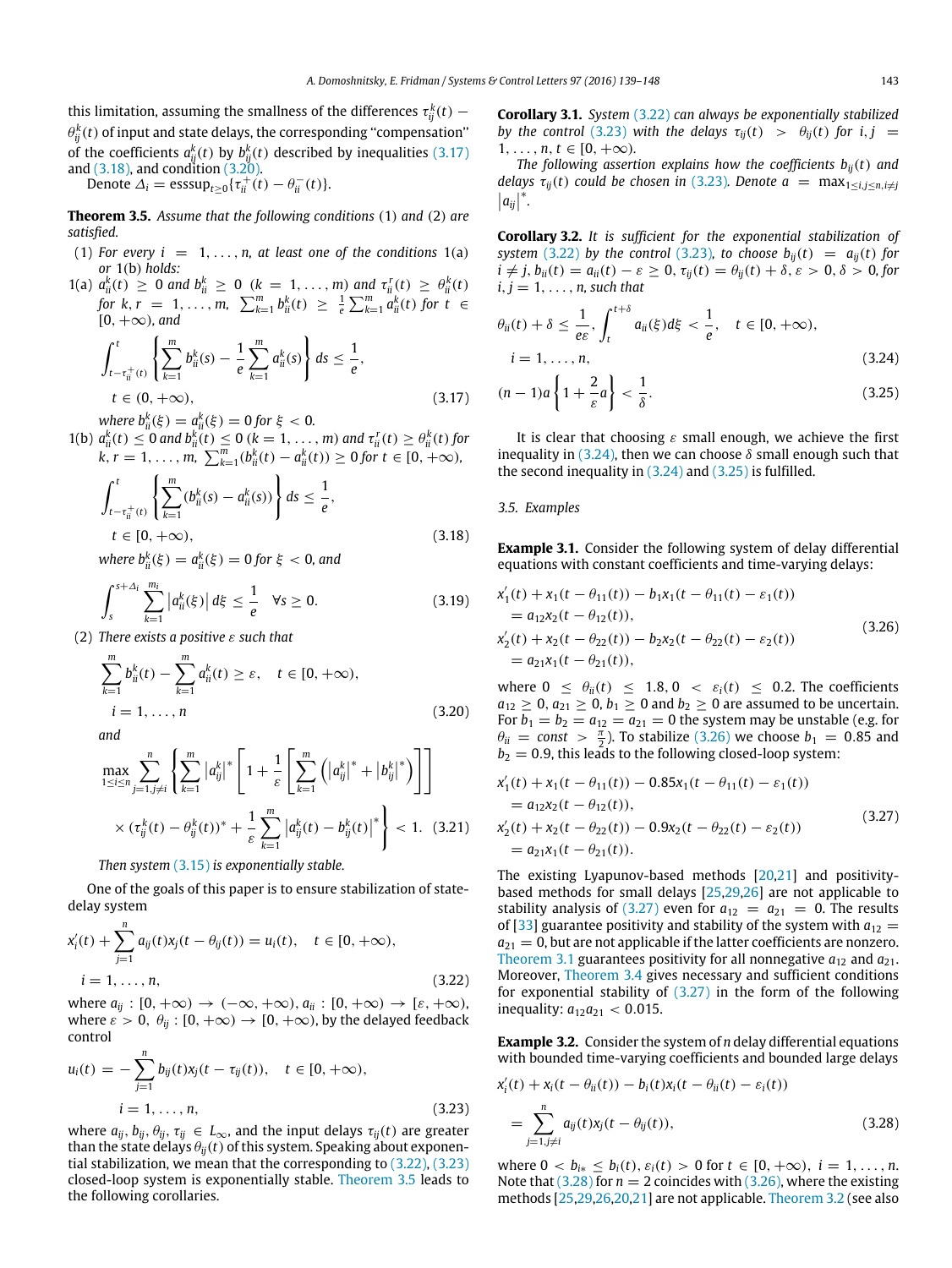[Remark 3.2,](#page-3-8) where  $z_1 = \cdots = z_n = 1$ ) implies the following sufficient condition for the exponential stability of system [\(3.28\):](#page-4-12)

$$
(1-b_{i*})(\theta_{ii}(t)+\varepsilon_i(t))\leq \frac{1}{e}, \quad \varepsilon_i(t)\leq \frac{1}{e}, \quad (3.29)
$$

and there exists  $\varepsilon > 0$  such that  $b_i(t) + \sum_{j=1, j\neq i}^{n} |a_{ij}(t)| + \varepsilon < 1$ ,  $t \in [0, +\infty)$ ,  $i = 1, ..., n$ . By [Theorem 3.1](#page-2-5) inequalities [\(3.29\)](#page-5-1) guarantee positivity of system [\(3.28\)](#page-4-12) for  $a_{ii}(t) \geq 0$ . In the case of constant coefficients  $b_i(t) = b_i$ , we obtain that the inequalities  $\varepsilon_i(t) \leq \frac{1}{e}$  and existence of a positive  $\varepsilon$  such that  $\sum_{j=1, j\neq i}^{n} \left| a_{ij}(t) \right| +$  $\varepsilon$  < 1 - *b*<sub>*i*</sub>  $\leq \frac{1}{e(\theta_{ii}(t) + \varepsilon_i(t))}$ , *t*  $\in [0, +\infty)$ , *i* = 1, ..., *n*, imply the exponential stability of [\(3.28\).](#page-4-12) If all  $a_{ij}(t) = a_{ij}$  are nonnegative constants and

$$
\theta_{ii}(t) \le 5.9, \qquad 0 < \varepsilon_i(t) \le 0.1, \qquad 0.95 \le b_i < 1,\tag{3.30}
$$

then [\(3.29\)](#page-5-1) is fulfilled and, according to [Theorem 3.4,](#page-3-1) [\(3.28\)](#page-4-12) is exponentially stable if and only if  $\frac{\Delta^i}{\Delta} > 0$  for all  $i = 1, \ldots, n$ . Here

$$
\Delta = \begin{vmatrix}\n1 - b_1 & -a_{12} & \cdots & -a_{1n} \\
-a_{21} & 1 - b_2 & \cdots & -a_{2n} \\
\vdots & \vdots & \ddots & \vdots \\
-a_{n1} & -a_{n2} & \cdots & 1 - b_n\n\end{vmatrix},
$$

and ∆*<sup>i</sup>* is obtained from ∆ by setting *col*{1, . . . , 1} instead of the *i*th column. Let us consider  $(3.28)$  for  $n = 3$  under condition  $(3.30)$ and  $a_{12} = 0.03, a_{13} = 0.02, a_{21} = 0.01, a_{23} = 0.02, a_{31} =$ 0.02,  $a_{32} = 0.01$ ,  $b_2 = 0.96$ ,  $b_3 = 0.95$ . In this case system [\(3.28\)](#page-4-12) is exponentially stable if and only if  $b_1 < 0.975$ .

**Example 3.3.** In [\[32\]](#page-9-3) (see Example 2), a model which could, for example, be used to describe a formation of four vehicles is considered. Following [\[34\]](#page-9-5) we consider a more realistic situation, where the distance between the vehicles and the position of a certain vehicle are measured with delays  $\theta(t)$  and  $\tau(t)$ respectively. Introducing delays in drivers' reactions, we can present this model in the following form:

$$
x'_1(t) = a_{13}[x_3(t - \theta(t)) - x_1(t - \theta(t))] - b_{11}x_1(t - \tau(t)),
$$
  
\n
$$
x'_2(t) = a_{23}[x_3(t - \theta(t)) - x_2(t - \theta(t))] + a_{21}[x_1(t - \theta(t)) - x_2(t - \theta(t))] - b_{22}x_2(t - \tau(t)),
$$
  
\n
$$
x'_3(t) = a_{34}[x_4(t - \theta(t)) - x_3(t - \theta(t))] + a_{32}[x_2(t - \theta(t)) - x_3(t - \theta(t))] + b_{33}x_3(t - \tau(t)),
$$
  
\n
$$
x'_4(t) = a_{43}[x_3(t - \theta(t)) - x_4(t - \theta(t))] - b_{44}(t)x_4(t - \tau(t)).
$$
\n(3.31)

In the case of  $\theta = \tau = 0$ ,  $b_{22} = b_{33} = 0$ ,  $b_{11} = 1$ ,  $b_{44} = 4$ we get the system of Example 2 in [\[32\]](#page-9-3). The parameters  $a_{ii} > 0$ represent position adjustments based on distance measurements between the vehicles. The situation analyzed in [\[32\]](#page-9-3), reflects the case when the first and fourth vehicles can maintain stable positions on their own, but the second and third vehicles rely on the distance measurements for stabilization. Our objective is to find conditions on the coefficients and delays in system [\(3.31\)](#page-5-3) that guarantee its exponential stability. Note that the exponential stabilization in the case of  $\theta = \tau = 0$  can be achieved also by the direct control only on third vehicle. [Theorem 3.3](#page-3-0) implies the following:

**Proposition 3.1.** Let  $\theta = \tau = 0, b_{11} = b_{22} = b_{44} = 0$ . Then *system* [\(3.31\)](#page-5-3) *is exponentially stable for every positive number b*<sub>33</sub>*.* 

*[Theorems](#page-2-1)* 3.2 and [3.1](#page-2-5) *imply the exponential stability and positivity of system* [\(3.31\)](#page-5-3) *respectively:*

**Proposition 3.2.** *If*  $\tau(t) > \theta(t)$ ,  $b_{ii} > 0$  for  $i = 1, ..., 4$ ,  $(a_{13} + a_{14})$  $b_{11}$ ) $\tau$ (*t*)  $\leq \frac{1}{e}$ , ( $a_{23} + a_{21} + b_{22}$ ) $\tau$ (*t*)  $\leq \frac{1}{e}$ , ( $a_{34} + a_{32} + b_{33}$ ) $\tau$ (*t*)  $\leq \frac{1}{e}$ ,  $(a_{43} + b_{44})\tau(t) \leq \frac{1}{e}$  for  $t \in [0, +\infty)$ , then system [\(3.31\)](#page-5-3) is positive *and exponentially stable.*

<span id="page-5-1"></span>Consider the case where the control input enters only the third vehicle:  $b_{33} > 0$ ,  $b_{11} = b_{22} = b_{44} = 0$ . Here [Theorems 3.3](#page-3-0) and [3.1](#page-2-5) imply the exponential stability and nonnegativity of the Cauchy matrix:

**Proposition 3.3.** *If*  $\tau(t) > \theta(t)$ ,  $b_{33} > 0$ ,  $b_{11} = b_{22} = b_{44}$  $0, a_{13} > 0, a_{23} > 0, a_{43} > 0, a_{13}\tau(t) \leq \frac{1}{e}, (a_{23} + a_{21})\tau(t) \leq$  $\frac{1}{e}$ ,  $(a_{34} + a_{32} + b_{33})\tau(t) \leq \frac{1}{e}$ ,  $a_{43}\tau(t) \leq \frac{1}{e}$  for  $t \in [0, +\infty)$ , then *system* [\(3.31\)](#page-5-3) *is positive and exponentially stable.*

#### <span id="page-5-2"></span><span id="page-5-0"></span>**4. Proofs**

<span id="page-5-5"></span>**Lemma 4.1.** *Let the condition* (1) *of [Theorem](#page-2-5)* 3.1 *be fulfilled, then the Cauchy functions of all scalar diagonal equations* [\(3.3\)](#page-2-9) *are positive in the triangle*  $0 \leq s \leq t \leq +\infty$ *.* 

**Proof.** The proof is a straightforward extension of the proof of Theorem 9.5 and Corollary 9.2 [\[33\]](#page-9-4) from the case of one pair to *m* pairs of delays.

**Proof of Theorem 3.1.** The initial value problem

<span id="page-5-4"></span>
$$
x'_{i}(t) + \sum_{j=1}^{n} \sum_{k=1}^{m} a^{k}_{ij}(t)x_{j}(t - \theta^{k}_{ij}(t)) = f_{i}(t), \qquad x_{i}(\xi) = 0,
$$
  

$$
\xi < 0, x_{i}(0) = 0, i = 1, ..., n
$$
 (4.1)

is equivalent to the system of integral equations

$$
x_i(t) = -\int_0^t C_i(t, s) \sum_{j=1, j\neq i}^n \sum_{k=1}^m a_{ij}^k(s) x_j(s - \theta_{ij}^k(s)) ds
$$
  
+ 
$$
\int_0^t C_i(t, s) f_i(s) ds, \quad i = 1, ..., n.
$$
 (4.2)

System  $(4.2)$  can be presented in the vector form

<span id="page-5-3"></span>
$$
x(t) = (Tx)(t) + \psi(t),
$$

where  $x = col\{x_1, \ldots, x_n\}$ , with the operator

 $(Tx)(t)$ 

<span id="page-5-6"></span>
$$
= -col \left[ \int_0^t C_i(t,s) \sum_{j=1, j \neq i}^n \sum_{k=1}^m a_{ij}^k(s) x_j(s - \theta_{ij}^k(s)) ds \right]_{i=1}^n, \quad (4.3)
$$

$$
x_i(\xi) = 0, \quad \xi < 0, \ i = 1, \dots, n,\tag{4.4}
$$

and the vector-function

$$
\psi(t) = col \left[ \int_0^t C_i(t, s) f_i(s) ds \right]_{i=1}^n.
$$
\n(4.5)

[Lemma 4.1](#page-5-5) implies the positivity of the Cauchy functions  $C_i(t, s)$  of all *n* scalar diagonal equations [\(3.3\)](#page-2-9) in the triangle  $0 < s < t <$ +∞. Together with the assumption  $a_{ij}^k(t) \leq 0$  for  $i \neq j$ ,  $i, j =$  $1, \ldots, n, k = 1, \ldots, m$ , this leads to the positivity of the operator *T*. On every finite interval [0,  $\omega$ ], the spectral radius of the operator  $T: C^n[0, \omega] \to C^n[0, \omega]$ , where  $C^n[0, \omega]$  is the space of continuous vector-functions  $y : [0, \omega] \rightarrow \mathbb{R}^n$ , is zero [\[24\]](#page-8-14). There exists a bounded operator  $(I - T)^{-1} = I + T + T^2 + T^3 + \cdots$ , which is positive. Now it is clear that for every vector  $f = col{f_1, \ldots, f_n}$ with nonnegative components  $f_1, \ldots, f_n$ , all the components of the solution-vector  $x = col\{x_1, \ldots, x_n\}$  of system [\(4.2\)](#page-5-4) will be nonnegative. We can conclude from solution representation [\(2.7\)](#page-1-7) that all elements of the Cauchy matrix  $C(t, s)$  are nonnegative in the triangle  $0 \leq s \leq t < +\infty$ .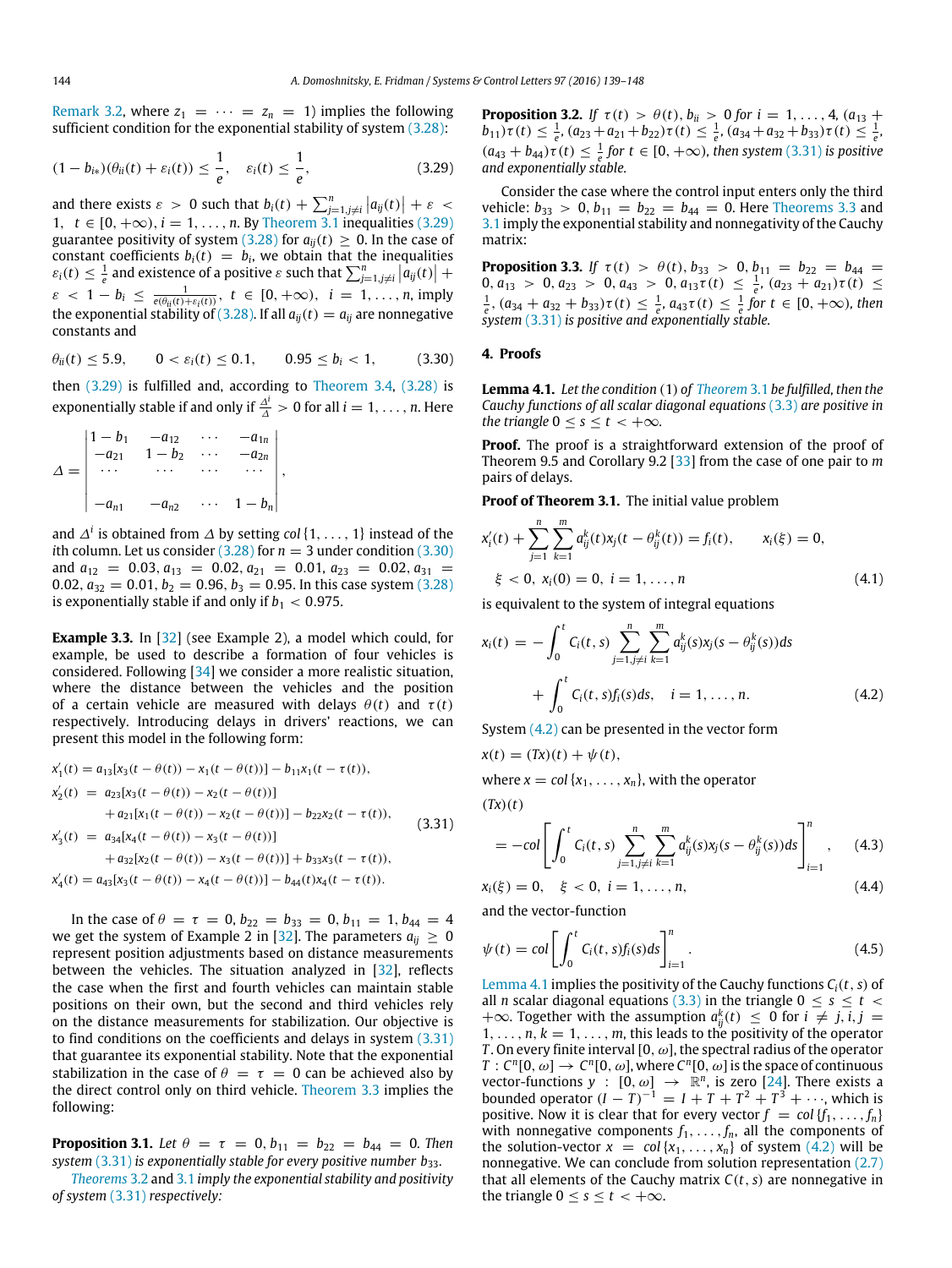**Proof of Theorem 3.2.** Assume for simplicity that  $t - \theta_{ij}^k(t) \geq 0$ for  $i, j = 1, \ldots, n, k = 1, \ldots, m, t \ge 0$ . Consider the initial value problems for the differential equations

$$
x'_{i}(t) + \sum_{j=1}^{n} \sum_{k=1}^{m} a_{ij}^{k}(t)x_{j}(t - \theta_{ij}^{k}(t)) = f_{i}(t), \quad t \in [0, +\infty),
$$
  
\n
$$
i = 1, ..., n,
$$
\n(4.6)

and

$$
y'_{i}(t) + \sum_{k=1}^{m} a_{ii}^{k}(t)y_{i}(t - \theta_{ii}^{k}(t)) - \sum_{j=1, j \neq i}^{m} \sum_{k=1}^{m} |a_{ij}^{k}(t)| y_{j}(t - \theta_{ij}^{k}(t))
$$
  
=  $f_{i}(t), \quad t \in [0, +\infty), \quad i = 1, ..., n$  (4.7)

with the same initial conditions

$$
x_i(0) = \beta_i, \qquad y_i(0) = \beta_i, \quad i = 1, \dots, n. \tag{4.8}
$$

These problems are equivalent to the systems of the integral equations

$$
x_i(t) = -\int_0^t C_i(t, s) \sum_{j=1, j\neq i}^m \sum_{k=1}^m a_{ij}^k(s) x_j(s - \theta_{ij}^k(s)) ds
$$
  
+ 
$$
\int_0^t C_i(t, s) f_i(s) ds + C_i(t, 0) \beta_i, \quad i = 1, ..., n, \qquad (4.9)
$$
  

$$
y_i(t) = \int_0^t C_i(t, s) \sum_{j=1}^m \sum_{j=1}^m |a_{ij}^k(s)| y_i(s - \theta_{ij}^k(s)) ds
$$

$$
y_i(t) = \int_0^t C_i(t, s) \sum_{j=1, j \neq i} \sum_{k=1}^{\infty} |a_{ij}^k(s)| y_j(s - \theta_{ij}^k(s)) ds
$$
  
+ 
$$
\int_0^t C_i(t, s) f_i(s) ds + C_i(t, 0) \beta_i, \quad i = 1, ..., n, \quad (4.10)
$$

where  $C_i(t, s)$  are the Cauchy functions of the diagonal equations [\(3.3\),](#page-2-9) respectively.

Define the operators *T* and  $|T|$  :  $C^n[0,\infty) \to C^n[0,\infty)$ , where  $C<sup>n</sup>[0, \infty)$  is the space of measurable essentially bounded functions by the equalities  $(4.3)$  and

$$
(|T| y)(t)
$$
  
= col  $\left[ \int_0^t C_i(t, s) \sum_{j=1, j \neq i}^n \sum_{k=1}^m |a_{ij}^k(s)| y_j(s - \theta_{ij}(s)) ds \right]_{i=1}^n$ , (4.11)

respectively.

The condition (1), according to [Lemma 4.1,](#page-5-5) implies that the Cauchy functions  $C_i(t, s)$  of the diagonal scalar equations [\(3.3\)](#page-2-9) satisfy the inequalities  $C_i(t, s) > 0$  in the triangle  $0 \le s \le t < +\infty$ . The operator  $|T|$  :  $C^n[0,\infty) \to C^n[0,\infty)$  is a positive Volterra operator. On every finite interval  $[0, \omega]$ , the spectral radius of the operator  $|T|: C^{n}[0, \omega] \to C^{n}[0, \omega]$  is zero (where  $C^{n}[0, \omega]$  is the space of continuous vector-functions  $y : [0, \omega] \rightarrow R^n$  [\[24\]](#page-8-14). Then there exists a bounded operator  $(I - |T|)^{-1} = I + |T| + |T|^2 + |T|^3 + I$  $\cdots$ , which is positive. Since  $y = (I - |T|)^{-1}(\psi + r)$ , where  $\psi$  is defined by (4.5) and  $r(t) = \text{col}\{r_1(t), \ldots, r_n(t)\}, r_i(t) = C_i(t, 0)\beta_i$ then for every nonnegative  $f_i$  and  $\beta_i$ ,  $i = 1, \ldots, n$ , all the components  $y_i$  of the solution-vector to integral equation  $(4.10)$  and to problem [\(4.7\),](#page-6-1) [\(4.8\)](#page-6-2) are nonnegative. It means that all elements  ${C_{ij}^0(t,s)}_{i,j=1,...,n}$  of the Cauchy matrix  $C^0(t,s)$  of system [\(4.7\)](#page-6-1) are nonnegative.

Substituting  $y_i(t) = z_i$ ,  $i = 1, ..., n$ , into the left-hand side of [\(4.7\),](#page-6-1) we obtain there  $\sum_{k=1}^{m} a_{ii}^{k}(t)z_{i} - \sum_{j=1, j\neq i}^{n} \sum_{j=1}^{m} |a_{ij}^{k}(t)|z_{j}$ . Now it is clear that  $y_i(t) = z_i$  satisfies the following initial value problem:

$$
y'_{i}(t) + \sum_{k=1}^{m} a_{ii}^{k}(t)y_{i}(t - \theta_{ii}^{k}(t))
$$
  
- 
$$
\sum_{j=1, j \neq i}^{m} \sum_{k=1}^{m} |a_{ij}^{k}(t)| y_{j}(t - \theta_{ij}^{k}(t)) = \psi_{i}(t),
$$
  

$$
t \in [0, +\infty), y_{i}(0) = z_{i}, i = 1, ..., n
$$
 (4.12)

<span id="page-6-5"></span><span id="page-6-3"></span>where

<span id="page-6-1"></span>
$$
\psi_i(t) = \sum_{k=1}^m a_{ii}^k(t) z_i - \sum_{j=1, j \neq i}^n \sum_{k=1}^m |a_{ij}^k(t)| z_j,
$$
  
\n
$$
t \in [0, +\infty), \quad i = 1, ..., n.
$$
\n(4.13)

<span id="page-6-2"></span>According to condition (2) of [Theorem 3.2,](#page-2-1)  $\psi_i(t) \geq 1 > 0$ . It is clear that in the case  $\beta_i = z_i$ ,  $i = 1, \ldots, n$ , this vector function  $z = \text{col}\{z_1, \ldots, z_n\}$  satisfies also the system of integral equations [\(4.10\).](#page-6-0) We have

$$
z_{i} = \int_{0}^{t} C_{i}(t, s) \sum_{j=1, j \neq i}^{n} |a_{ij}(s)| z_{j} ds
$$
  
+ 
$$
\int_{0}^{t} C_{i}(t, s) \psi_{i}(s) ds + C_{i}(t, 0) z_{i},
$$
 (4.14)

for  $i = 1, \ldots, n$ , leading to

$$
z = (|T|z)(t) + \Phi(t),
$$
\n(4.15)

where the vector  $\Phi(t)$  is defined by the equality

<span id="page-6-0"></span>
$$
\Phi(t) = col \left\{ \int_0^t C_i(t, s) \psi_i(s) ds + C_i(t, 0) z_i \right\}_{i=1}^n.
$$
\n(4.16)

From the inequalities  $\psi_i(s) \geq 1 > 0$  for  $t \in [0, +\infty)$ ,  $i =$ 1, ..., *n*, it follows that every component of the vector  $\Phi(t)$  is greater than a positive constant.

The solution  $y = col{y_1, \ldots, y_n}$  of the initial value problem [\(4.12\)](#page-6-3) can be written in the form

<span id="page-6-4"></span>
$$
y(t) = \int_0^t C^0(t, s)\psi(s)ds + C^0(t, 0)z,
$$
\n(4.17)

where  $C^0(t, s) = \left\{ C_{ij}^0(t, s) \right\}_{i,j=1}^n$  is the Cauchy matrix of system [\(4.7\)](#page-6-1) and  $\psi = \text{col} \{ \psi_1, \ldots, \psi_n \}.$ 

By virtue of the theorem about the integral inequality (see Theorem 5.6, in paragraph 2, Chapter 2 of the book  $[35]$ , the spectral radius of the completely continuous operator  $|T|$  :  $C^n[0,\infty) \to C^n[0,\infty)$  is less than one. It follows from this fact and nonnegativity of the Cauchy matrix  $C^0(t, s)$  that the solution  $y =$ *col*  $\{y_1, \ldots, y_n\}$  of system  $(4.7)$  is bounded for every bounded right hand side  $f = col{f_1, \ldots, f_n}$ . Now the Bohl–Perron theorem (see [Proposition 2.1\)](#page-1-8) implies the exponential estimate [\(2.8\),](#page-1-5) i.e. there exist positive numbers  $N$  and  $\alpha$  such that

$$
\begin{aligned} \left|C_{ij}^{0}(t,s)\right| &\leq N \exp\left\{-\alpha(t-s)\right\}, \quad i,j=1,\ldots,n, \\ &\leq s \leq t < +\infty. \end{aligned} \tag{4.18}
$$

Using representation [\(4.17\)](#page-6-4) for solution of initial value problem [\(4.12\),](#page-6-3) we obtain

$$
z_i = \int_0^t \sum_{j=1}^n C_{ij}^0(t, s) \psi_i(s) ds + \sum_{j=1}^n C_{ij}^0(t, 0) z_i,
$$
  
\n $i = 1, ..., n.$  (4.19)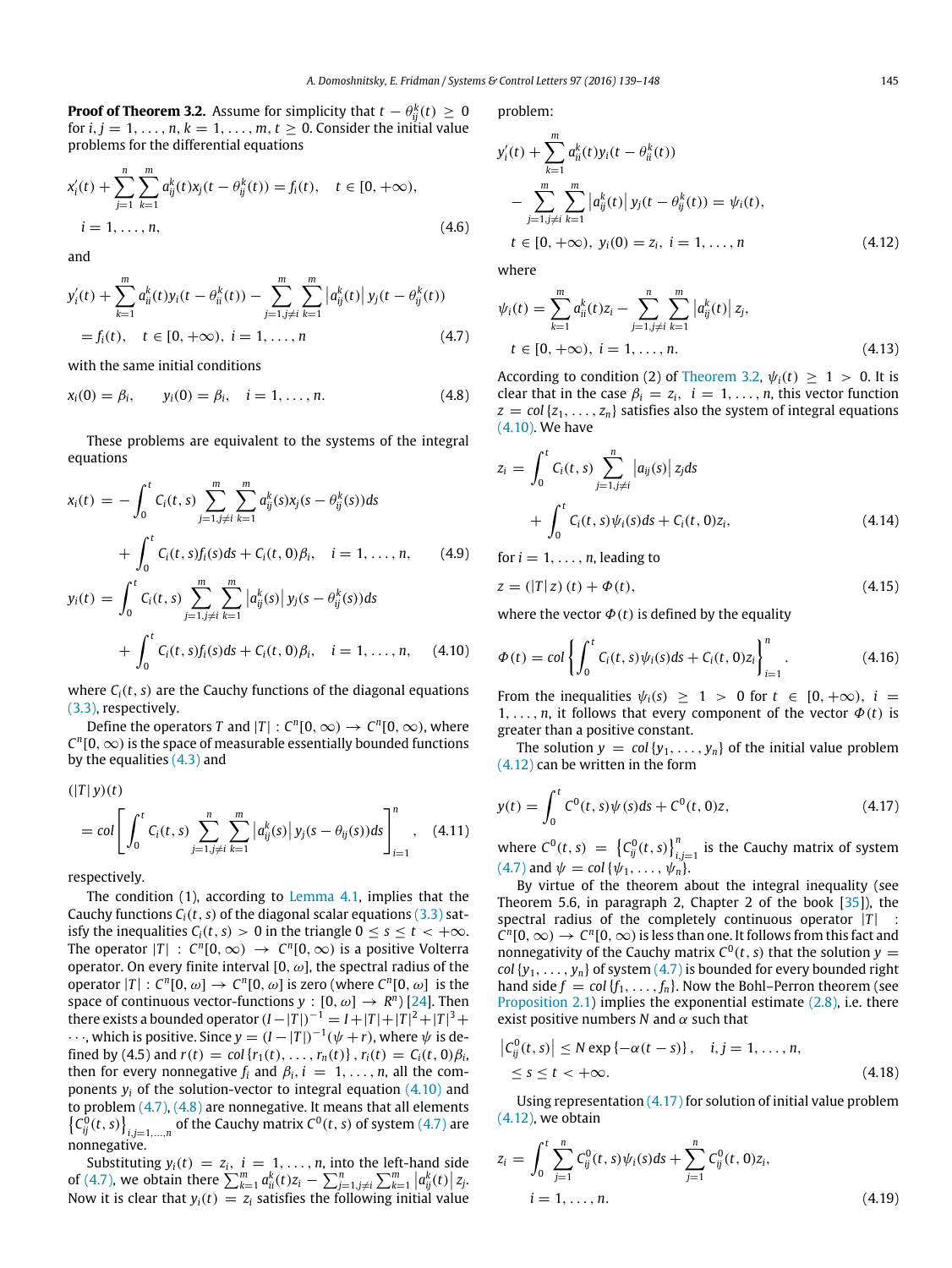Nonnegativity of all elements  $\mathcal{C}_{ij}^0(t,s)$  of the Cauchy matrix  $\mathcal{C}^0(t,s)$ implies the inequality

$$
\int_0^t \sum_{j=1}^n C_{ij}^0(t,s)ds \le z_i, \quad i = 1,\ldots,n. \tag{4.20}
$$

By virtue of Theorem 5.3 in Chapter 2 of the book [\[35\]](#page-9-6), the following inequality for the spectral radii of the operators *T* and  $|T|$ :  $C^n[0,\infty) \to C^n[0,\infty)$  is true:  $\rho(T) \le \rho(|T|) < 1$ .

Comparing now solutions  $x$  and  $y$  of problems  $(4.6)$ – $(4.8)$ and [\(4.8\)](#page-6-2) respectively, we obtain  $|x_i(t)| \le |y_i(t)|$  for  $t \in$  $[0, +\infty)$ ,  $i = 1, \ldots, n$ . Using the representations of solutions, we obtain  $|C_{ij}(t, s)| \leq C_{ij}^{0}(t, s)$  for  $i, j = 1, ..., n$ , in the triangle  $0 \leq s \leq t < +\infty$  and consequently exponential estimate [\(2.8\)](#page-1-5) is true for the Cauchy matrix  $C(t, s)$  of system [\(3.1\).](#page-2-8)

Assume now that the inequalities (or at least one of them) *t* −  $\theta_{ij}^k(t)$  ≥ 0 for *t* ≥ 0 are not true. In this case we extend all the coefficients on the interval  $[-\Theta, 0)$  such that  $\theta_{ii}(t) \equiv 0$ for  $t \in [-\Theta, 0)$ , the coefficients  $a_{ii}(t)$  can be extended such that condition (1) of [Theorem 3.1](#page-2-5) is fulfilled for  $t \in [-\Theta, +\infty)$ .

It is clear that the Cauchy matrices of system  $(3.1)$  and new extended on  $[-\Theta, +\infty)$  system coincide in the triangle  $0 \leq s \leq$  $t < +\infty$ . Repeating all the proofs on the interval  $[-\Theta, +\infty)$ , we obtain the proof of the assertions (a) and (b) of [Theorem 3.2](#page-2-1) without the assumption  $t - \theta_{ii}(t) \geq 0$  for  $t \geq 0$ .

To prove estimate  $(3.10)$  consider the problem

$$
(E_i^s v)(t, s) \equiv x'_i(t) + \sum_{k=1}^m a_{ii}^k(t)x_i(t - \theta_{ii}^k(t))
$$
  

$$
- \sum_{\substack{j=1, j \neq i}}^n \sum_{k=1}^m |a_{ij}^k(t)| x_j(t - \theta_{ij}^k(t)) = 0,
$$
  
 $t \in [s, +\infty), \quad i = 1, ..., n,$  (4.21)

 $x_i(\xi) = 0, \quad \xi < s, \ i = 1, \ldots, n.$  (4.22)

It is clear from the definition of the Cauchy matrix that for every fixed *s*, the columns of the *C* 0 (*t*, *s*) satisfy the problem [\(4.21\),](#page-7-0)  $(4.22)$  with the initial condition  $C^0(s, s) = I$ . The matrix-function  $v(t, s) = col{v_1(t, s), \ldots, v_n(t, s)}$ , where the components  $v_{ij}(t, s)$   $(i = 1, \ldots, n)$  of the vector  $v_j(t, s)$  are defined by the equalities

$$
v_{ij}(t,s) = \begin{cases} 1, & t < s + \Theta \\ \exp\{-\beta(t-s)\}, & t \geq s + \Theta \end{cases}, \quad i = 1, \ldots, n,
$$

satisfies the inequalities

$$
(\mathbf{E}_{i}^{s} v)(t, s) \geq 0, \quad t \in [s, +\infty), \ i = 1, \dots, n. \tag{4.23}
$$

$$
v_i(\xi) = 0, \quad \xi < s, \ i = 1, \dots, n. \tag{4.24}
$$

All entries of the Cauchy matrix  $C^0(t,s)$  of system  $(4.7)$  are nonnegative in the triangle  $0 \leq s \leq t < +\infty$  according to [Theorem 3.1](#page-2-5) and, consequently. This implies  $v(t,s) \geq C^0(t,s)$  and, using the inequality  $C^0(t, s) \geq |C(t, s)|$ , we obtain that  $v(t, s) \geq$  $C^0(t, s) \geq |C(t, s)|$  in the triangle  $0 \leq s \leq t < +\infty$ .

**Proof of Theorem 3.3.** Let us demonstrate that choosing sufficiently small  $\delta$  we can obtain the vector  $z_{i_1} = Z_{i_1}, z_i = Z_i(1+\delta)$  for  $i = 1, \ldots, n, i \neq i_1$ , satisfying the condition (2) of [Theorem 3.2.](#page-2-1)

Denoting  $\varepsilon = -\max_{1 \le i \le n} \text{esssup}_{t \ge 0} \sum_{k=1, i \ne i_0}^{m} a_{ii_1}^k(t)$ , and, using the assumption that  $\varepsilon > 0$  in the condition (2), we get for all  $i \neq i_1$  the following

$$
\sum_{j=1}^{n} \sum_{k=1}^{m} a_{ij}^{k}(t) z_{j} = \sum_{j=1}^{n} \sum_{k=1}^{m} a_{ij}^{k}(t) z_{j} + \delta \sum_{j=1}^{n} \sum_{k=1}^{m} a_{ij}^{k}(t) z_{j}
$$

$$
- \delta \sum_{k=1}^{m} a_{ii}^{k}(t) z_{i_{1}} \ge \varepsilon_{i} + \delta \varepsilon_{i} + \varepsilon \ge \varepsilon > 0, \quad t \in [0, +\infty). (4.25)
$$

For  $i = i_1$  we can choose sufficiently small  $\delta$  such that  $\varepsilon_0 \equiv$  $\delta \sum_{k=1}^{m} a_{i_1 i_1}^k(t) Z_{i_1} < \varepsilon_{i_1}$  and get the existence of a positive  $\varepsilon$  such that

$$
\sum_{j=1}^{n} \sum_{k=1}^{m} a_{i,j}^{k}(t) z_{j} = \sum_{j=1}^{n} \sum_{k=1}^{m} a_{i,j}^{k}(t) z_{j} + \delta \sum_{j=1}^{n} \sum_{k=1}^{m} a_{i,j}^{k}(t) z_{j}
$$

$$
- \delta \sum_{k=1}^{m} a_{i_{1}i_{1}}^{k}(t) z_{i_{1}} \ge \varepsilon_{i_{1}} + \delta \varepsilon_{i_{1}} - \varepsilon_{0} \ge \varepsilon > 0,
$$

$$
t \in [0, +\infty).
$$
(4.26)

Thus, the condition (2) of [Theorem 3.2](#page-2-1) is fulfilled. Reference to [Theorem 3.2](#page-2-1) completes the proof.

**Proof of Theorem 3.4.** In order to prove sufficiency we note that conditions (A) and (B) are equivalent for the Metzler matrix *A* (see [Proposition 2.2\)](#page-2-2). The condition (B) coincides with the condition (2) of [Theorem 3.2.](#page-2-1) Then all the conditions of [Theorem 3.2](#page-2-1) are fulfilled and, according to [Theorem 3.2,](#page-2-1) we obtain the exponential stability of system [\(3.1\).](#page-2-8)

To prove necessity, let us consider initial value problem [\(4.6\),](#page-6-5) [\(4.8\),](#page-6-2) where  $\beta_i = z_i, f_i(t) \equiv 1$  for  $t \ge \Theta, i =$  $1, \ldots, n, \Theta = \max_{1 \le i,j \le n} \max_{1 \le k \le m} \mathrm{esssup}_{t \ge 0} \theta_{ij}^k(t)$ . The constant vector  $z = col\{z_1, \ldots, z_n\}$  satisfies this system. The representation of solutions [\(2.7\)](#page-1-7) leads to the equalities

<span id="page-7-0"></span>
$$
z_{i} = \int_{0}^{t} \sum_{j=1}^{n} C_{ij}(t, s) f_{i}(s) ds + \sum_{j=1}^{n} C_{ij}(t, 0) z_{i}
$$
  
= 
$$
\int_{0}^{\Theta} \sum_{j=1}^{n} C_{ij}(t, s) f_{i}(s) ds + \int_{\Theta}^{t} \sum_{j=1}^{n} C_{ij}(t, s) ds
$$
  
+ 
$$
\sum_{j=1}^{n} C_{ij}(t, 0) z_{i}, \quad i = 1, ..., n.
$$
 (4.27)

<span id="page-7-1"></span>The exponential estimate  $(2.8)$  of the Cauchy matrix implies that

$$
\int_0^{\Theta} \sum_{j=1}^n C_{ij}(t,s) f_i(s) ds \to 0, \quad C_{ij}(t,0) \to 0 \text{ for } t \to +\infty,
$$
  

$$
i = 1, ..., n. \tag{4.28}
$$

The condition  $C_{ii}(s, s) = 1$  leads to existence of the interval  $[s, s + \delta]$  where  $C_{ii}(t, s) > 0$ . This and nonnegativity of  $C_{ij}(t, s)$ lead to the conclusion that all components of the constant vector *z* are positive. We have proven that the exponential estimate [\(2.8\)](#page-1-5) implies assertion  $(B)$  for system  $(3.1)$ . Equivalence of  $(A)$  and  $(B)$ (see [Proposition 2.2\)](#page-2-2) completes the proof.

**Proof of Theorem 3.5.** Assume for simplicity that  $t - \theta_{ij}^k(t) \geq 0$ and  $t - \tau_{ij}^k(t) \geq 0$  and use the transform

<span id="page-7-2"></span>
$$
x_i(t) = \int_0^t C_i(t, s) u_i(s) ds, \quad t \in [0, +\infty), \ i = 1, ..., n,
$$
 (4.29)

where  $C_i(t, s)$  are the Cauchy functions of the diagonal scalar equations

$$
x'_{i}(t) - \sum_{k=1}^{m} a^{k}_{ii}(t)x_{i}(t - \theta^{k}_{ii}(t)) + \sum_{k=1}^{m} b^{k}_{ii}(t)x_{i}(t - \tau^{k}_{ii}(t)) = 0,
$$
  
\n
$$
t \in [0, +\infty),
$$
\n(4.30)

where  $x_i(\xi) = 0, \xi < 0$ , and  $u_i \in L_\infty$ ,  $i = 1, ..., n$ .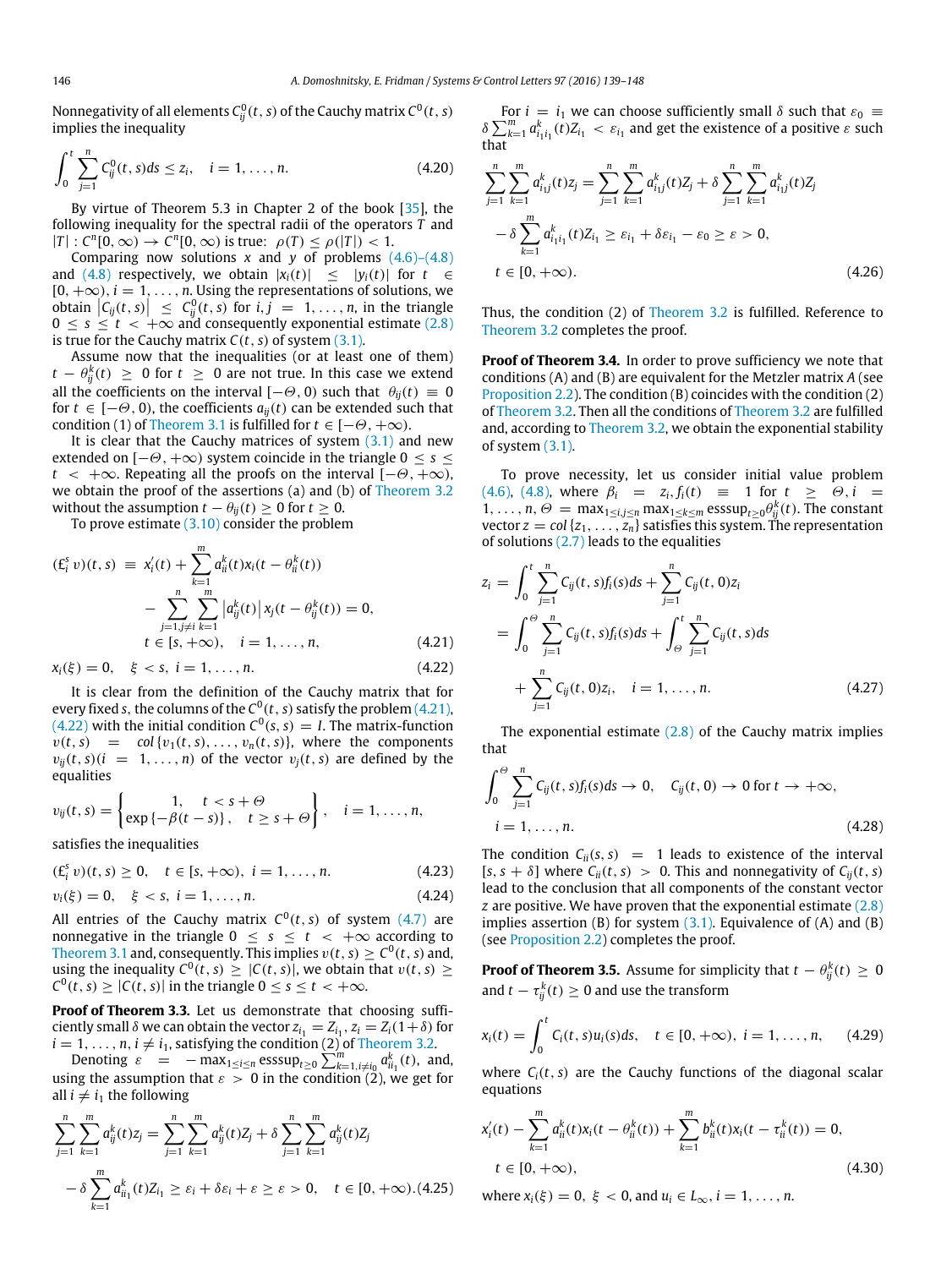After substitution [\(4.29\)](#page-7-2) into the system

$$
x'_{i}(t) - \sum_{j=1}^{n} \sum_{k=1}^{m} a^{k}_{ij}(t)x_{j}(t - \theta^{k}_{ij}(t))
$$
  
+ 
$$
\sum_{j=1}^{n} \sum_{k=1}^{m} b^{k}_{ij}(t)x_{j}(t - \tau^{k}_{ij}(t)) = f_{i}(t),
$$
 (4.31)

 $i = 1, \ldots, n$ , with the zero initial functions, we get the following system

$$
u_i(t) - \sum_{j=1, j \neq i}^{n} \sum_{k=1}^{m} a_{ij}^k(t) \int_{t-\tau_{ij}^k(t)}^{t-\theta_{ij}^k(t)} \left\{ u_j(s) + \int_0^s \frac{\partial}{\partial s} C_i(s, \xi) u_j(\xi) d\xi \right\} ds
$$
  
+ 
$$
\sum_{j=1, j \neq i}^{n} \sum_{k=1}^{m} [b_{ij}^k(t) - a_{ij}^k(t)] \int_0^{t-\tau_{ij}^k(t)} C_j(t, s) u_j(s) ds = f_i(t), \quad (4.32)
$$

for  $t \in [0, +\infty)$ ,  $i = 1, ..., n$ , for  $u = \text{col}\{u_1, ..., u_n\}$ ,  $u_i \in L^n_{\infty}$ .

According to the definition of the Cauchy function,  $C_i(t, s)$  as a function of *t* for fixed *s* satisfies the equation

$$
\frac{\partial}{\partial t}C_i(t,s) = \sum_{k=1}^m a_{ii}^k(t)C_i(t - \theta_{ii}^k(t), s) - \sum_{k=1}^m b_{ii}^k(t)C_i(t - \tau_{ii}^k(t), s),
$$
\n(4.33)

where  $C_i(t, s) = 0$  for  $t < s$ . According to [Lemma 4.1,](#page-5-5) the condition (1) implies that  $C_i(t, s) > 0$  in the triangle  $0 \le s \le t \le +\infty$ . From this and the condition (2) it follows that

$$
\int_0^t C_i(t,s)ds \leq \frac{1}{\varepsilon}, \quad i=1,\ldots,n.
$$

Define the operator  $\varOmega: L_{\infty}^n \to L_{\infty}^n$  by the formula

$$
(\Omega u)(t) = \text{col}\left\{\sum_{j=1, j\neq i}^{n} \sum_{k=1}^{m} a_{ij}^{k}(t) \int_{t-\tau_{ij}^{k}(t)}^{t-\theta_{ij}^{k}(t)} \left\{ u_{j}(s) + \int_{0}^{s} \frac{\partial}{\partial s} C_{j}(s, \xi) u_{j}(\xi) d\xi \right\} ds - \sum_{j=1, j\neq i}^{n} \sum_{k=1}^{m} [b_{ij}^{k}(t) - a_{ij}^{k}(t)] \int_{0}^{t-\tau_{ij}^{k}(t)} C_{j}(t-\tau_{ij}^{k}(t), s) u_{j}(s) ds \right\}_{i=1}^{n}.
$$
 (4.34)

Estimating its norm, we obtain

$$
\|\Omega\| \le \max_{1 \le i \le n} \sum_{j=1, j \ne i}^{n} \left\{ \sum_{k=1}^{m} \left| a_{ij}^{k} \right|^{*} \left[ 1 + \frac{1}{\varepsilon} \sum_{k=1}^{m} \left( \left| a_{ij}^{k} \right|^{*} + \left| b_{ij}^{k} \right|^{*} \right) \right] \right\} \cdot \left( \tau_{ij}^{k}(t) - \theta_{ij}^{k}(t) \right) + \frac{1}{\varepsilon} \sum_{k=1}^{m} \left| b_{ij}^{k}(t) - a_{ij}^{k}(t) \right| \right\}. \tag{4.35}
$$

Now it is clear that inequality  $(3.21)$  implies  $||\Omega|| < 1$ . It follows from this fact that solution  $x = col\{x_1, \ldots, x_n\}$  of system [\(3.15\)](#page-3-7) is bounded for every bounded right hand side  $f = col\{f_1, \ldots, f_n\}$ . The Bohl–Perron theorem (see [Proposition 2.1\)](#page-1-8) claims that this fact implies the exponential estimates of the Cauchy matrix of system [\(3.15\).](#page-3-7)

Let us assume now that at least one of the inequalities *t* −  $\theta_{ij}^k(t) \geq 0$  or  $t - \tau_{ij}^k(t) \geq 0$  for  $t \geq 0, i, j = 1, ..., n, k = 1$  $1, \ldots, m$ , is not true. In this case we extend all the coefficients on the interval  $[-\Theta, 0)$ , where  $\Theta = \max_{1 \le i,j \le n} \max_{1 \le k \le m}$  $\left\{ \text{esssup}_{t \geq 0} \left\{ \theta_{ij}^k(t), \tau_{ij}^k(t) \right\} \right\}$ , such that  $\theta_{ij}^k(t) \equiv 0$  and  $\tau_{ij}^k(t) \equiv 0$ for  $t \in [-\Theta, 0)$ . The coefficients  $a_{ij}^k(t)$  and  $b_{ii}^k(t)$  can be extended such that the conditions  $(1)$  and  $(2)$  of [Theorem 3.5](#page-4-0) are fulfilled for  $t \in [-\Theta, +\infty)$ . This completes the proof of [Theorem 3.5.](#page-4-0)

**Proof of Corollary 3.1.** Under the conditions of [Theorem 3.5,](#page-4-0) we have:  $m = 1, m_i = 1, \tau_{ij}^1(t) = \tau_{ij}(t), \theta_{ij}^1(t) = \theta_{ij}(t), \tau_{ii}^+(t) =$  $\tau_{ii}(t)$ ,  $\theta_{ii}^{-}(t) = \theta_{ii}(t)$ ,  $b_{ii}^{1}(t) = b_{ii}(t)$ ,  $a_{ij}^{1}(t) = -a_{ij}(t)$ . Choosing  $b_{ii}(t)$  such that  $b_{ii}(t) - a_{ii}(t)$  is small enough, we can guarantee the feasibility of inequality [\(3.18\).](#page-4-6) Choosing  $\tau_{ii}(t)$  close to  $\theta_{ii}(t)$ , we can achieve that [\(3.19\)](#page-4-14) is valid. Thus we can guarantee that the condition 1(b) is satisfied. It is clear also that, choosing  $b_{ii}(t)$  =  $a_{ij}(t)$  for all off-diagonal coefficients ( $i \neq j$ ) and  $\tau_{ij}(t)$  close enough to  $\theta_{ii}(t)$ , we can guarantee that the inequality [\(3.21\)](#page-4-13) is valid.

**Proof of Corollary 3.2.** To prove it, we only note that conditions [\(3.24\)](#page-4-8) and [\(3.25\)](#page-4-9) imply inequalities [\(3.18\),](#page-4-6) [\(3.19\)](#page-4-14) and [\(3.21\).](#page-4-13)

#### **References**

- <span id="page-8-0"></span>[1] W.[M. Haddad, V. Chellaboina, Stability theory for nonnegative and compart](http://refhub.elsevier.com/S0167-6911(16)30138-4/sbref1)mental dynamical systems with time delay, Systems Control Lett. 51 (5) (2004) 355–361.
- <span id="page-8-1"></span>[2] S.A[. Tchaplygin, New Method of Approximate Integration of Differential](http://refhub.elsevier.com/S0167-6911(16)30138-4/sbref2) Equations, GTTI, Moscow-Leningrad, 1932.
- <span id="page-8-2"></span>[3] V. [Lakshmikantham, S. Leela, Differential and Integral Inequalities, Academic](http://refhub.elsevier.com/S0167-6911(16)30138-4/sbref3) Press, 1969.
- <span id="page-8-15"></span>[4] N.[V. Azbelev, P.M. Simonov, Stability of Differential Equations with Aftereffect,](http://refhub.elsevier.com/S0167-6911(16)30138-4/sbref4) in: Stability and Control: Theory, Methods and Applications, vol. 20, Taylor & Francis, London, 2003.
- <span id="page-8-19"></span>[5] T. [Wazewski, Systemes des equations et des inegalites differentielled aux](http://refhub.elsevier.com/S0167-6911(16)30138-4/sbref5) deuxieme membres et leurs applications, Ann. Polon. Math. 23 (1950) 112–166.
- <span id="page-8-4"></span>[6] W.[M. Haddad, V. Chellaboina, Q. Hui, Nonnegative and Compartmental](http://refhub.elsevier.com/S0167-6911(16)30138-4/sbref6) Dynamical Systems, Princeton University Press, 2010.
- <span id="page-8-11"></span>[7] S.-I[. Niculescu, Delay Effects on Stability: A Robust Control Approach, in: LNCIS,](http://refhub.elsevier.com/S0167-6911(16)30138-4/sbref7) vol. 269, Springer-Verlag, Heidelberg, 2001.
- <span id="page-8-3"></span>[8] C. [Briat, Robust stability and stabilization of uncertain linear positive systems](http://refhub.elsevier.com/S0167-6911(16)30138-4/sbref8) via integral linear constraints- *L<sup>i</sup>* and *L*∞-gains characterizations, Internat. J. Robust Nonlinear Control 23 (17) (2013) 1932–1954.
- [9] M. [Buslowicz, Robust stability of positive continuous time linear systems with](http://refhub.elsevier.com/S0167-6911(16)30138-4/sbref9) delays, Int. J. Appl. Math. Comput. Sci. 20 (4) (2010) 665–670.
- [10] F. [Cacace, A. Germani, C. Manes, R. Setola, A new approach to the internally](http://refhub.elsevier.com/S0167-6911(16)30138-4/sbref10) positive representation of linear MIMO systems, IEEE Trans. Automat. Control 57 (1) (2012) 119–134.
- [11] I. [Gyori, Interaction between oscillation and global asymptotic stability in](http://refhub.elsevier.com/S0167-6911(16)30138-4/sbref11) delay differential equations, Differential Integral Equations 3 (1990) 181–200.
- <span id="page-8-5"></span>[12] J. H[ofbauer, J.W.-H. So, Diagonal dominance and harmless off-diagonal delays,](http://refhub.elsevier.com/S0167-6911(16)30138-4/sbref12) Proc. Amer. Math. Soc. 128 (2000) 2675–2682.
- <span id="page-8-7"></span>[13] H.[R. Feyzmahdavian, T. Charalambous, M. Johansson, Exponential stability of](http://refhub.elsevier.com/S0167-6911(16)30138-4/sbref13) homogeneous positive systems of degree one with time-varying delays, IEEE Trans. Automat. Control 59 (6) (2014) 1594–1599.
- [14] T. [Kaczorek, Stability of positive continuous-time linear systems with delays,](http://refhub.elsevier.com/S0167-6911(16)30138-4/sbref14) Bull. Pol. Acad. Sci. Tech. Sci. 57 (4) (2009) 395–398.
- [15] X. [Liu, W. Yu, L. Wang, Stability analysis for continuous-time positive](http://refhub.elsevier.com/S0167-6911(16)30138-4/sbref15) systems with time-varying delays, IEEE Trans. Automat. Control 55 (4) (2010) 1024–1028.
- <span id="page-8-8"></span>[16] P.H[.A. Ngoc, Stability of positive differential systems with delay, IEEE Trans.](http://refhub.elsevier.com/S0167-6911(16)30138-4/sbref16) Automat. Control 58 (1) (2013) 203–209.
- <span id="page-8-17"></span>[17] A.P[. Tchangani, M. Dambrine, J.P. Richard, Stability, attraction domains, and](http://refhub.elsevier.com/S0167-6911(16)30138-4/sbref17) ultimate boundedness for nonlinear neutral systems, Math. Comput. Simul. 45 (1998) 2991–2998.
- <span id="page-8-18"></span>[18] A.P[. Tchangani, M. Dambrine, J.P. Richard, V.B. Kolmanovskii, Stability of](http://refhub.elsevier.com/S0167-6911(16)30138-4/sbref18) nonlinear differential equations with distributed delay, Nonlinear Anal. 34 (1998) 1081–1095.
- <span id="page-8-6"></span>[19] S.A[. Campbell, Delay independent stability for additive neural networks,](http://refhub.elsevier.com/S0167-6911(16)30138-4/sbref19) Differential Equations Dynam. Systems 9 (3–4) (2001) 115–138.
- <span id="page-8-9"></span>[20] E. [Fridman, Introduction to Time-Delay Systems: Analysis and Control,](http://refhub.elsevier.com/S0167-6911(16)30138-4/sbref20) Springer, 2014.
- <span id="page-8-10"></span>[21] K. [Gu, V. Kharitonov, J. Chen, Stability of Time-delay Systems, Birkhauser,](http://refhub.elsevier.com/S0167-6911(16)30138-4/sbref21) Boston, 2003.
- <span id="page-8-12"></span>[22] Z. [Artstein, Linear systems with delayed controls: a reduction, IEEE Trans.](http://refhub.elsevier.com/S0167-6911(16)30138-4/sbref22) Automat. Control AC-27 (1982) 869–879.
- <span id="page-8-13"></span>[23] F. [Mazenc, S.-I. Niculescu, Generating positive and stable solutions through](http://refhub.elsevier.com/S0167-6911(16)30138-4/sbref23) delayed state feedback, Automatica  $\overline{47}$  (3) (2011) 525-533.
- <span id="page-8-14"></span>[24] N.[V. Azbelev, V.P. Maksimov, L.F. Rakhmatullina, Introduction to the Theory](http://refhub.elsevier.com/S0167-6911(16)30138-4/sbref24) of Functional Differential Equations, in: Advanced Series in Math. Science and Engineering, vol. 3, World Federation Publisher Company, Atlanta, GA, 1995.
- <span id="page-8-16"></span>[25] D. [Bainov, A. Domoshnitsky, Nonnegativity of the Cauchy matrix and](http://refhub.elsevier.com/S0167-6911(16)30138-4/sbref25) exponential stability of a neutral type system of functional differential equations, Extracta Math. 8 (1992) 75–82.
- <span id="page-8-20"></span>[26] A. [Domoshnitsky, M.V. Sheina, Nonnegativity of Cauchy matrix and stability of](http://refhub.elsevier.com/S0167-6911(16)30138-4/sbref26) systems with delay, Differ. Uravn. 25 (1989) 201–208.
- I. G[yori, F. Hartung, Fundamental solution and asymptotic stability of linear](http://refhub.elsevier.com/S0167-6911(16)30138-4/sbref27) delay differential equations, Dyn. Contin. Discrete Impuls. Syst. 13 (2) (2006) 261–287.
- [28] J. Zhu, J. Chen, Stability of systems with time-varying delays: An  $E_1$  small-gain perspective, Automatica 52 (2015) 260–265.